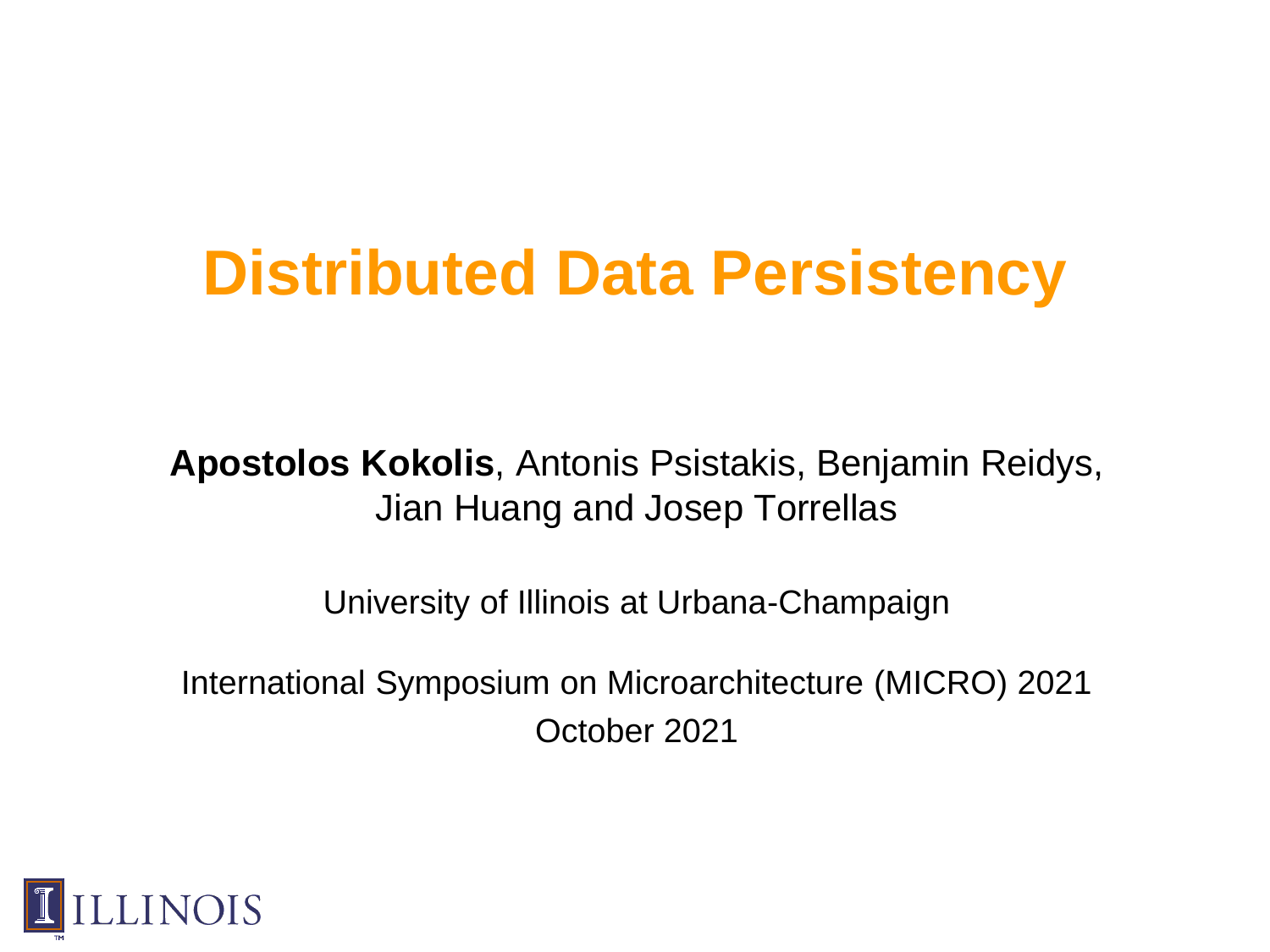### Distributed Data-Stores

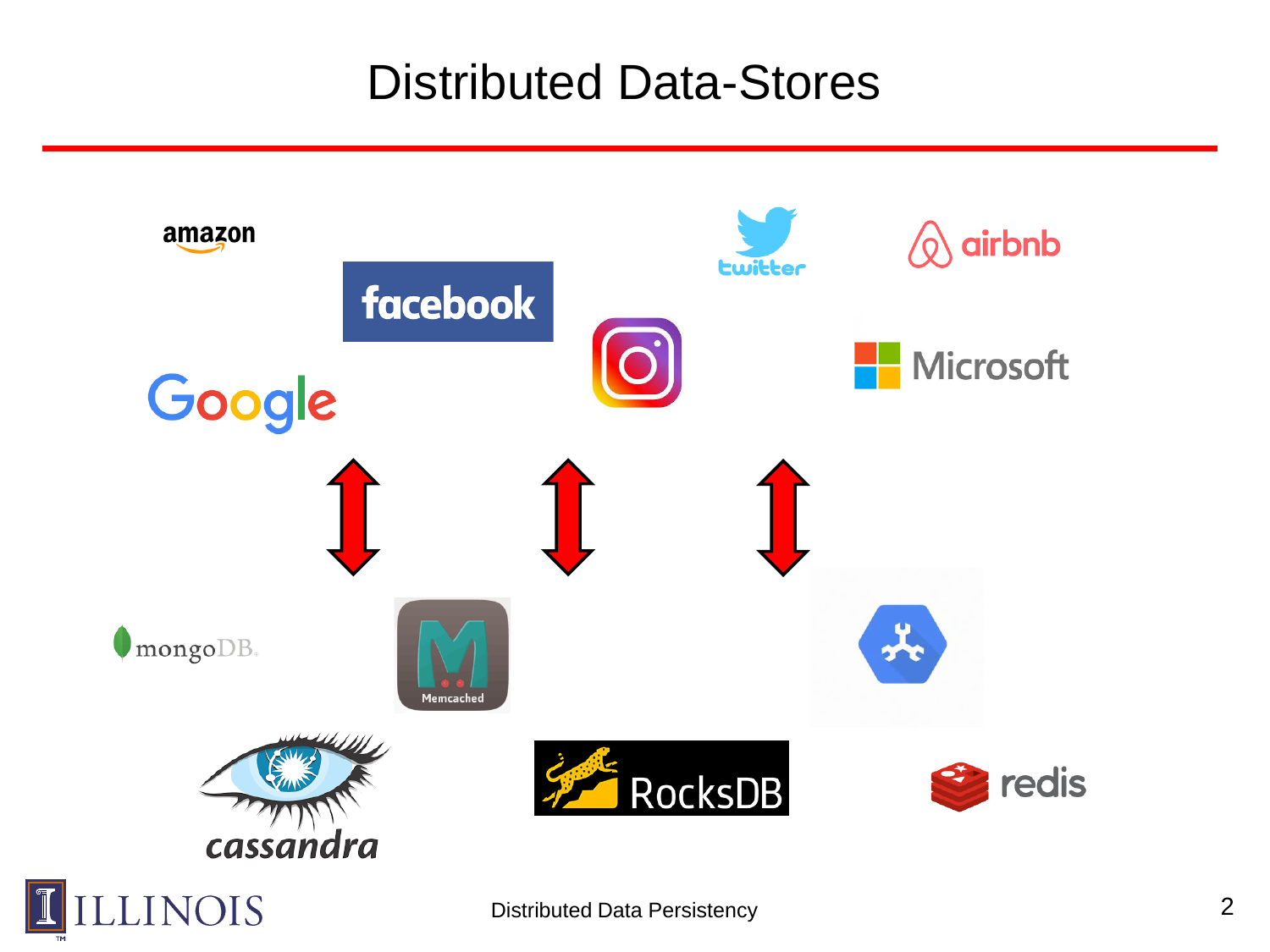# Persistent Storage

o Disks & Network are slow

- $\circ$  Clients require high-throughput and low latency
- o Distributed applications avoid frequent writes to persistent storage
	- Client latency is important

Replicate data and defer persistence







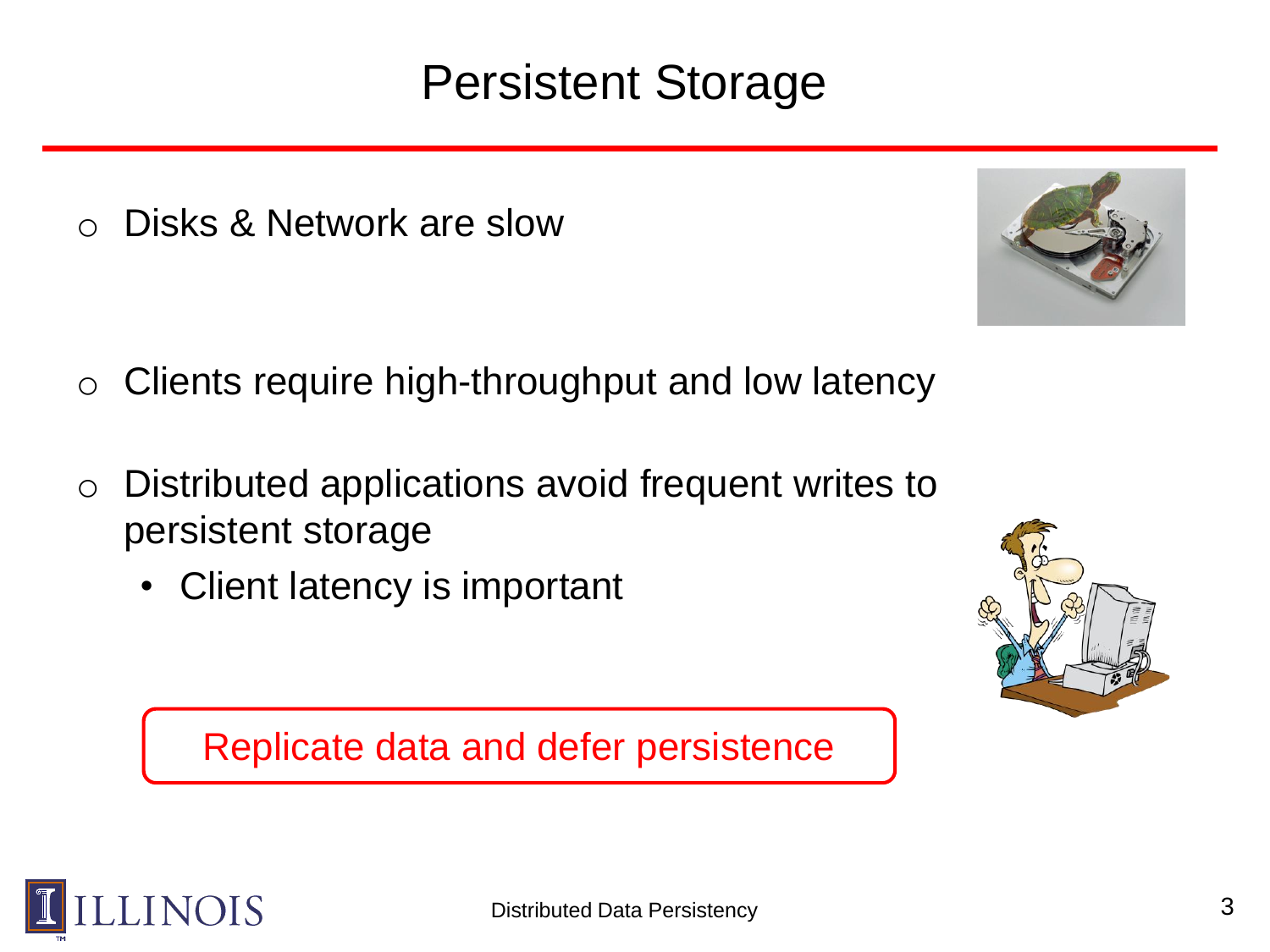# Data Replication in Distributed Systems

 $\circ$  Keep a copy of the data in different machines (replicas)

- Increases availability and throughput
- Provides some fault-tolerance



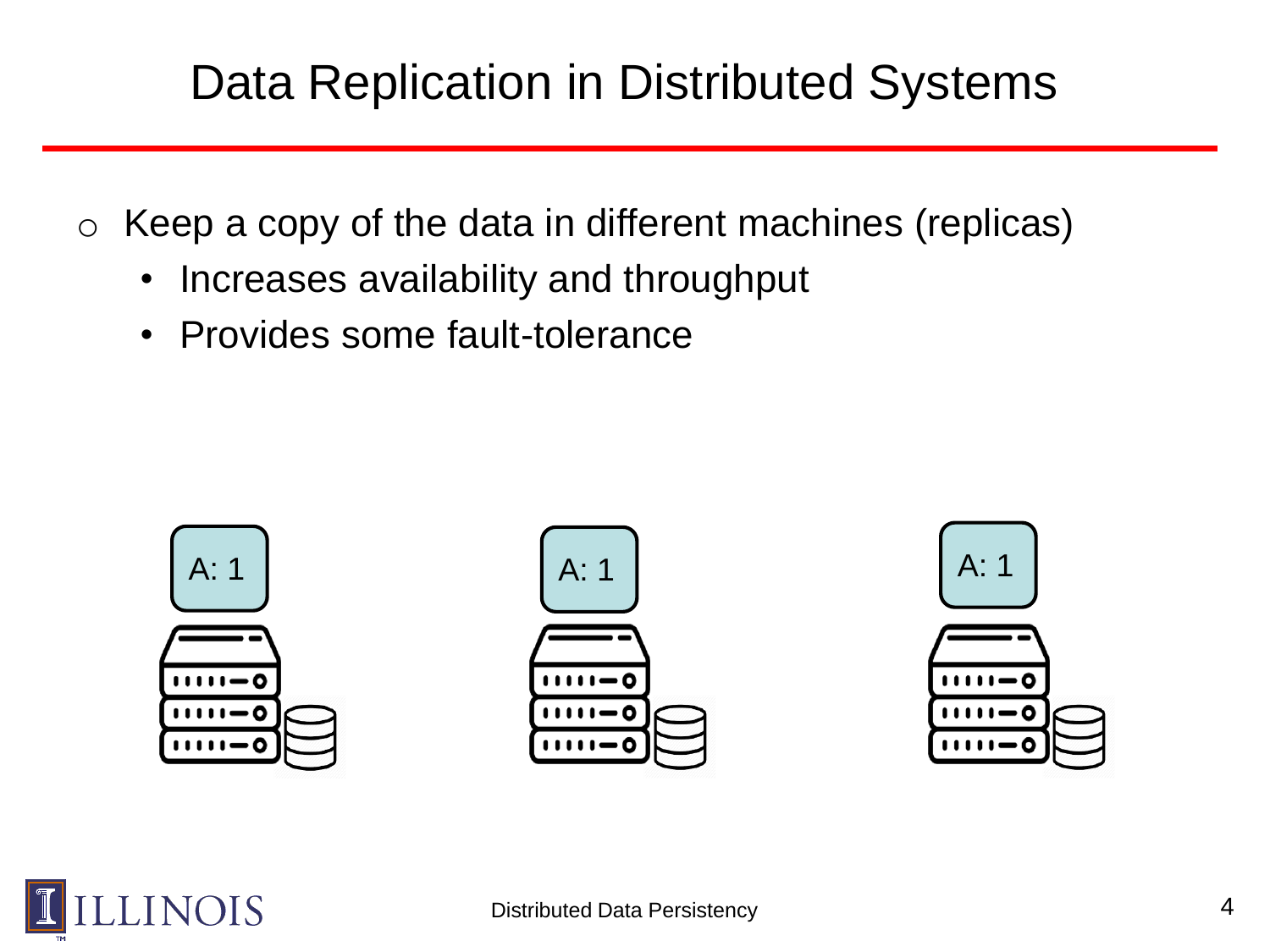$\circ$  The challenge is to keep the replicas consistent



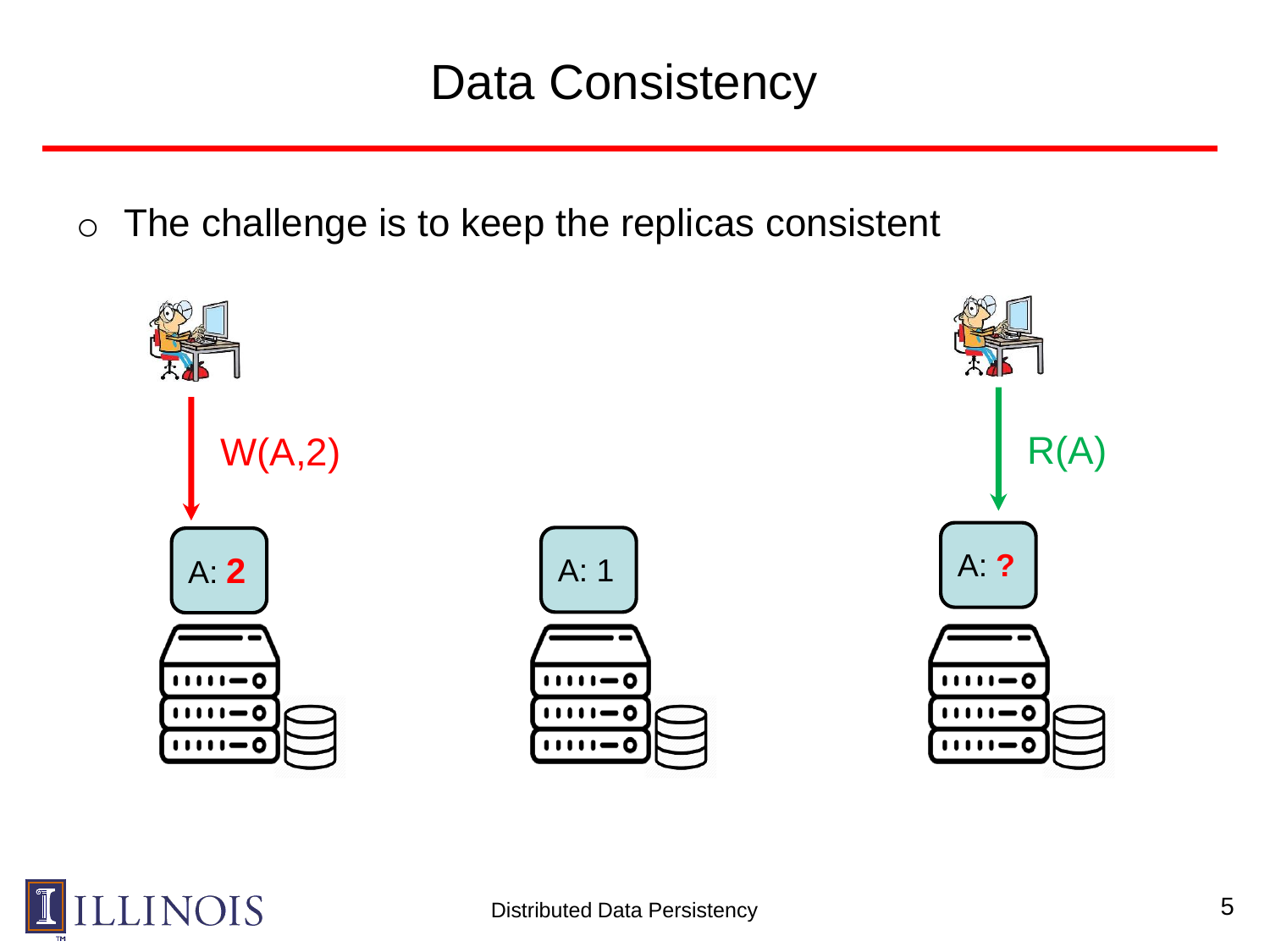# Data Consistency Models

- $\circ$  Consistency defines the values that a client can read
- o Models range
	- **Strong:** need the values to propagate immediately
	- **Weak:** can have stale data in replicas

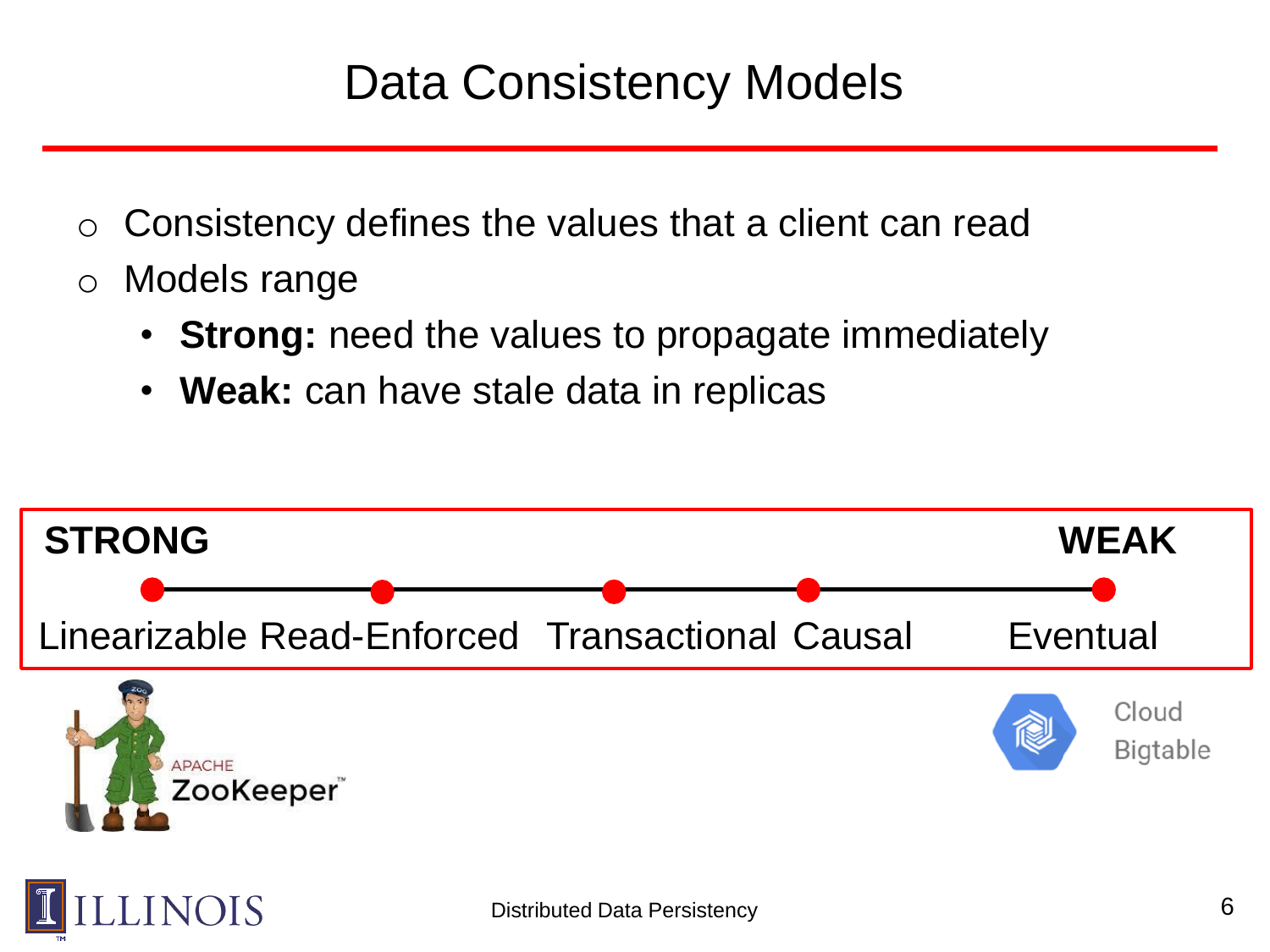# Supporting Data Persistency

- o There is scant attention to persistency
- o Mostly there are two options
	- Eagerly persist  $\rightarrow$  persist on replication
	- Eventually persist  $\rightarrow$  persist in the background
- o Reduced support for durability suffers
	- Data loss from whole system or majority failures
	- Slow recovery







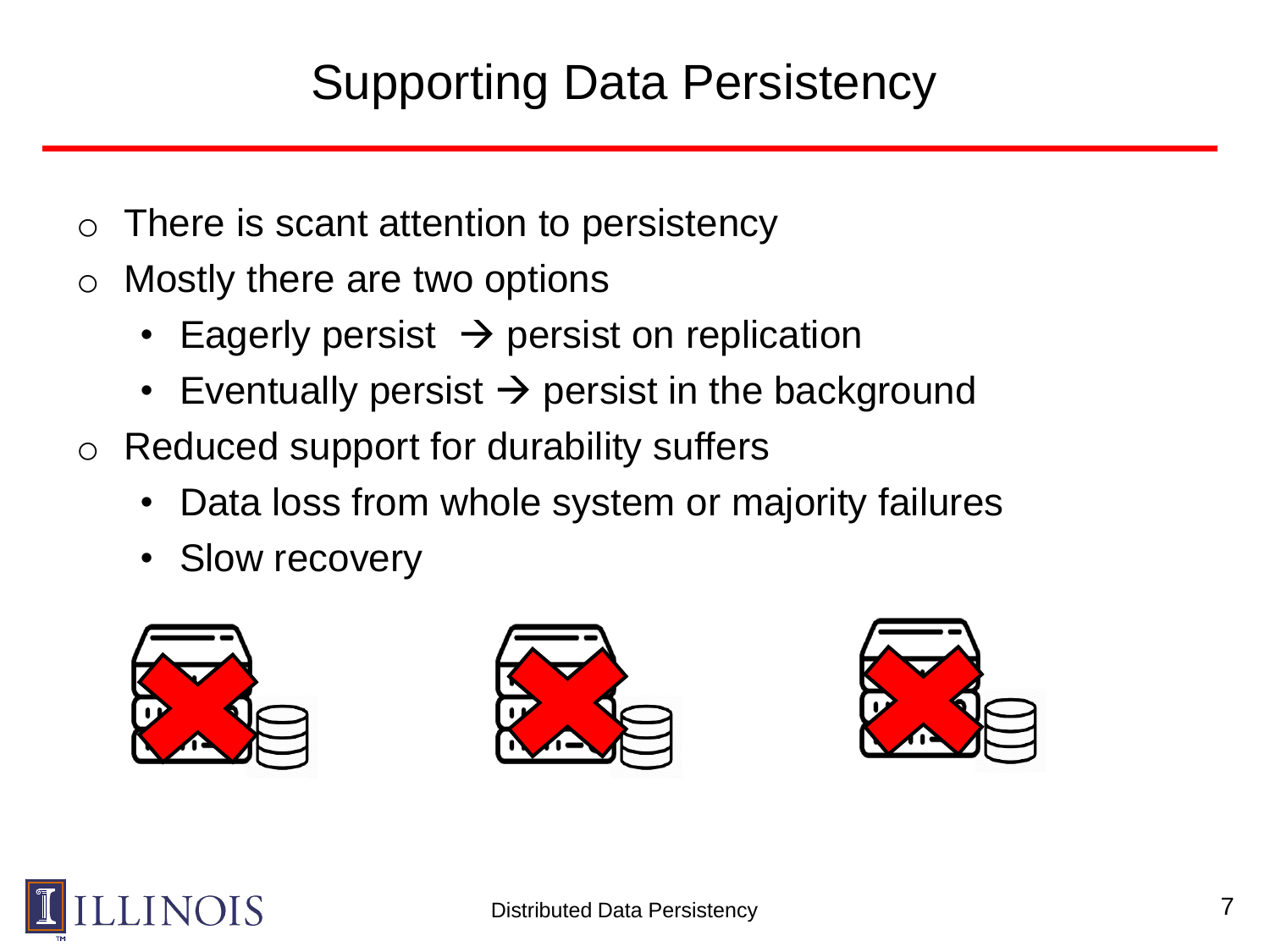# Hardware Advances

o NVM

• Provides durability in hundreds of ns



- o Network
	- RDMA has reached sub-us latency



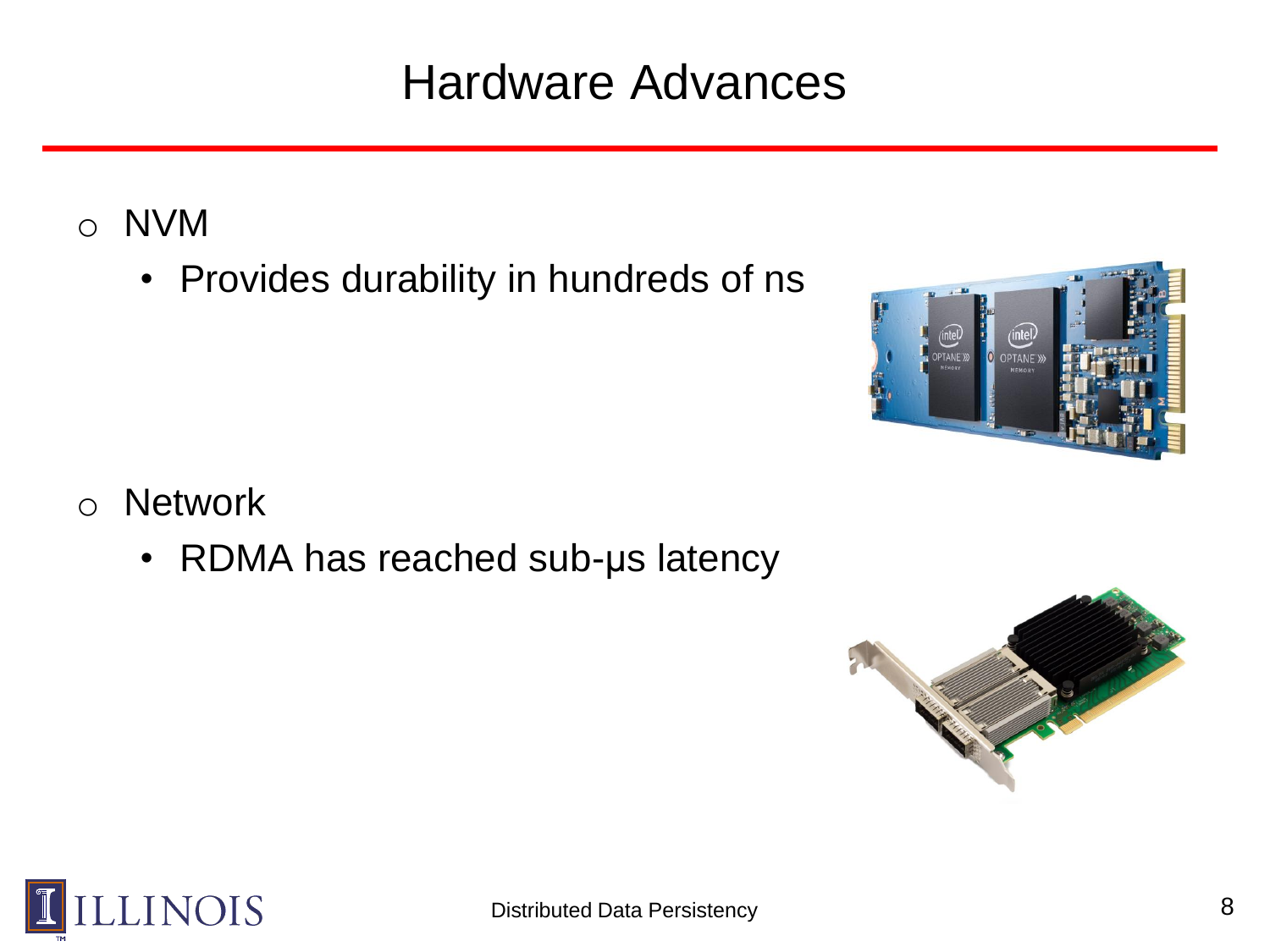# Contribution: Distributed Data Persistency (DDP)

- o DDP models: integrate consistency models and persistency models in a distributed system
- o Create a set of new DDP models
- o Design low-latency protocols that support the DDP models
- Provide a trade-off analysis of the DDP models
	- Performance
	- Durability
	- Programmer intuition
	- **Programmability**
	- Implementability

 $\circ$  Implications of the DDP models on distributed applications

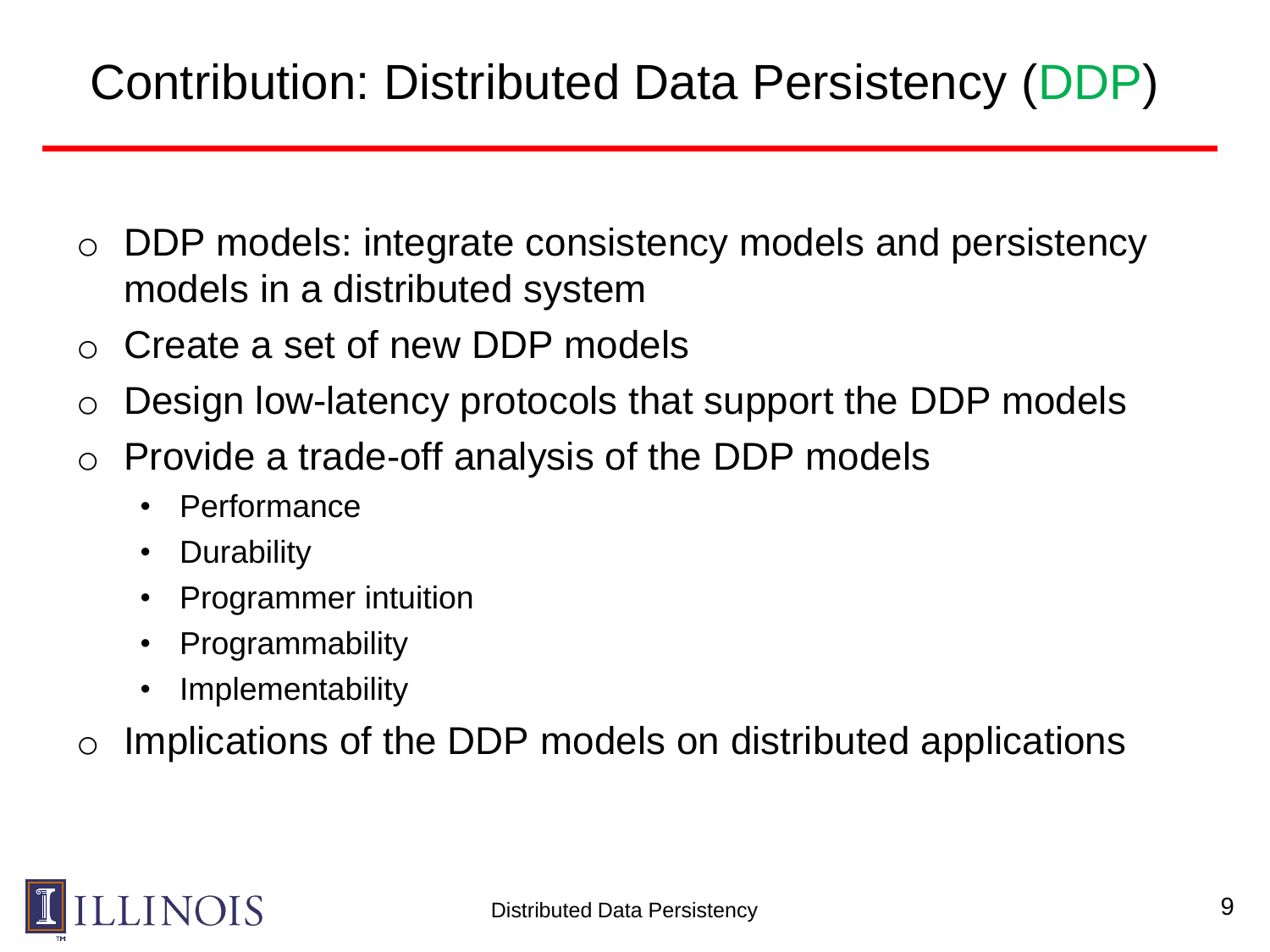# Consistency vs Persistency

 $\circ$  Consider a distributed system with two replica nodes

Consistency defines the VP. When an update becomes available for consumption in replica nodes.

#### **Visibility point (VP) | | Durability point (DP)**

Persistency defines the DP. When an update becomes durable and cannot be lost by a failure.

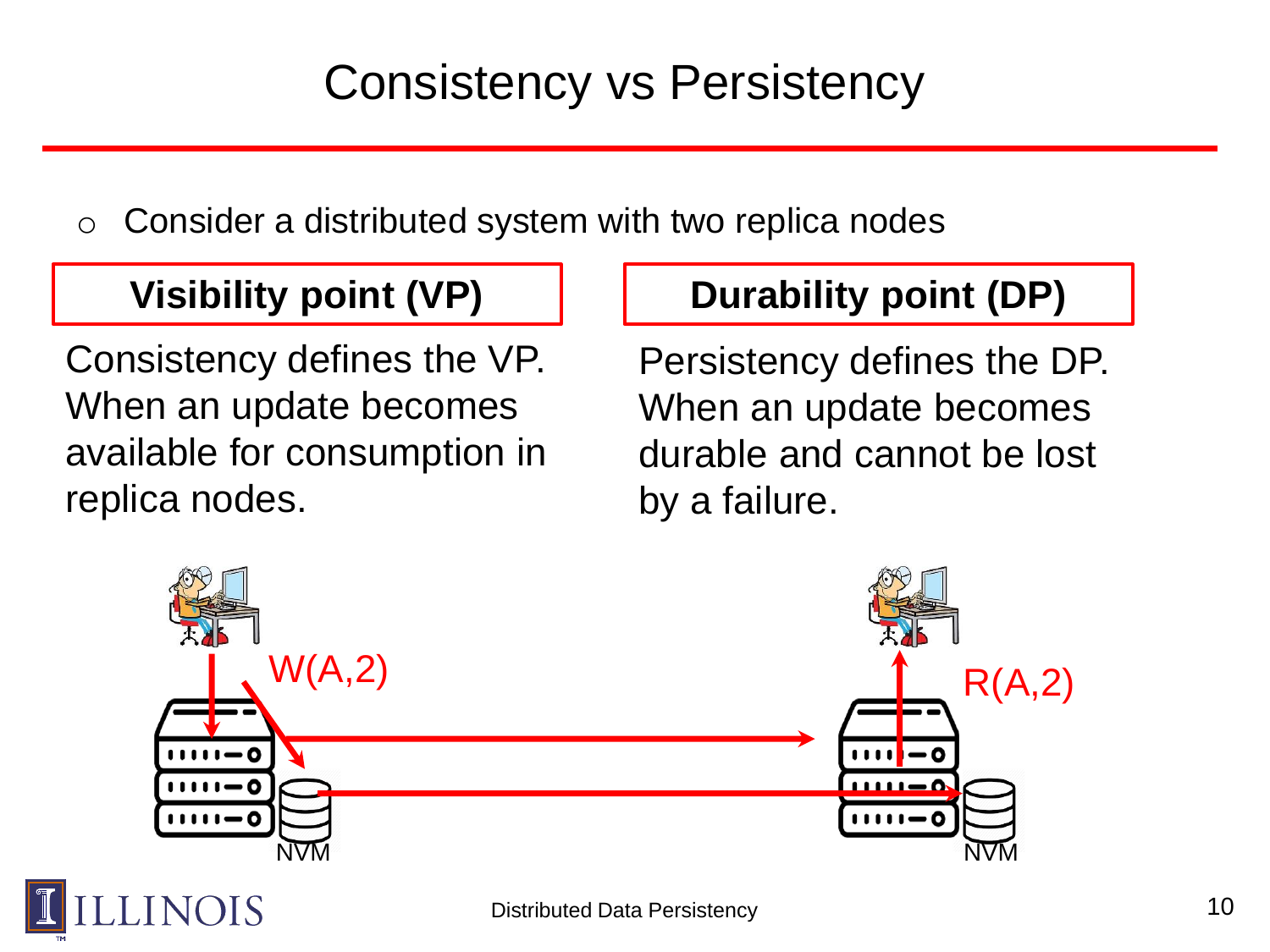# Consistency and Persistency Models

**Consistency Model Visibility Point of Updates**

**Persistency Model Durability Point of Updates** 

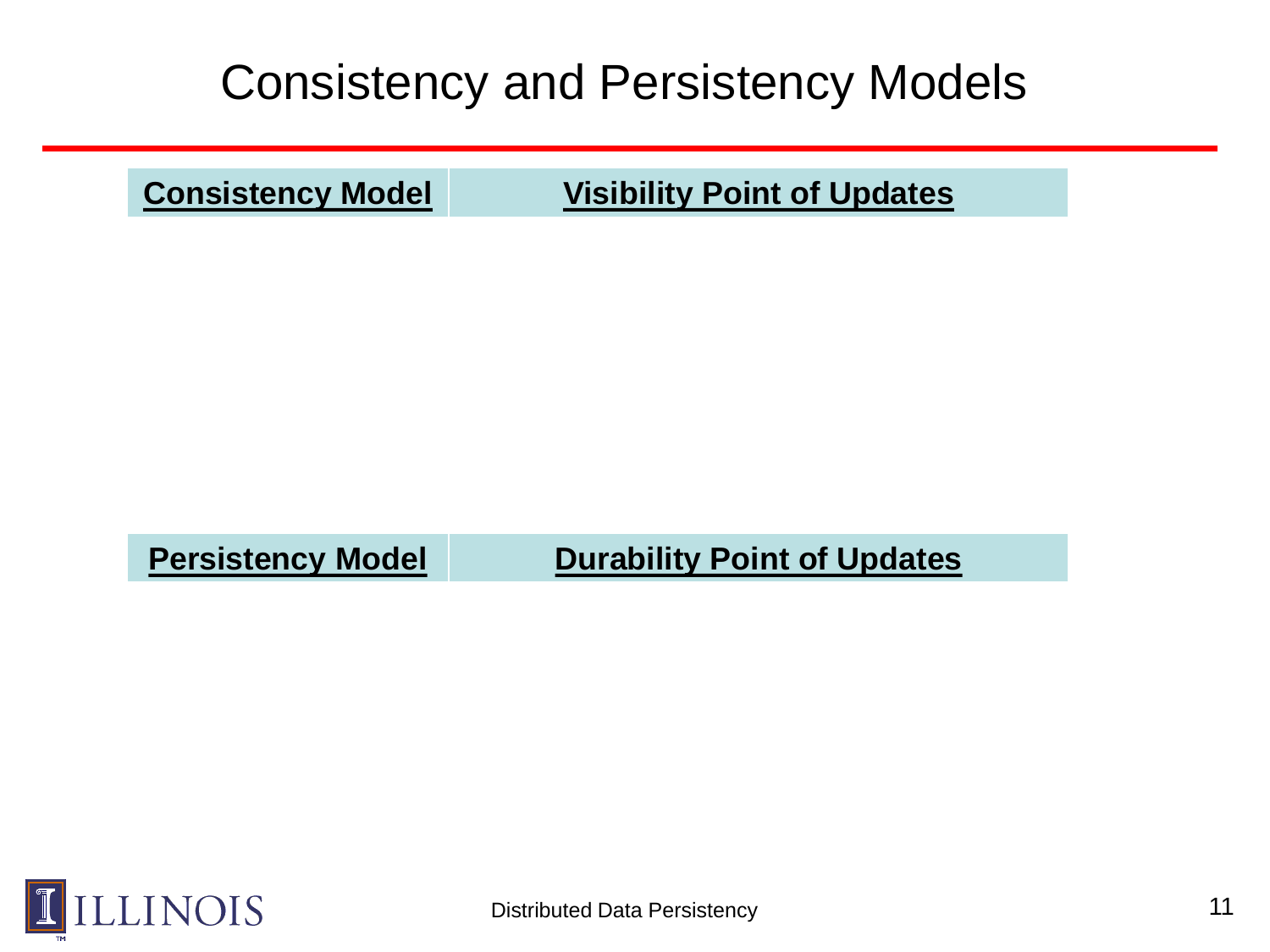# Consistency and Persistency Models

| <b>Consistency Model</b> | <b>Visibility Point of Updates</b>         |
|--------------------------|--------------------------------------------|
| Linearizable             | When the update occurs                     |
| Read-Enforced            | Before the update is read                  |
| Transactional            | At the end of the transaction              |
| Causal                   | After the VPs of updates in causal history |
| Eventual                 | Sometime in the future                     |

**Persistency Model Durability Point of Updates** 

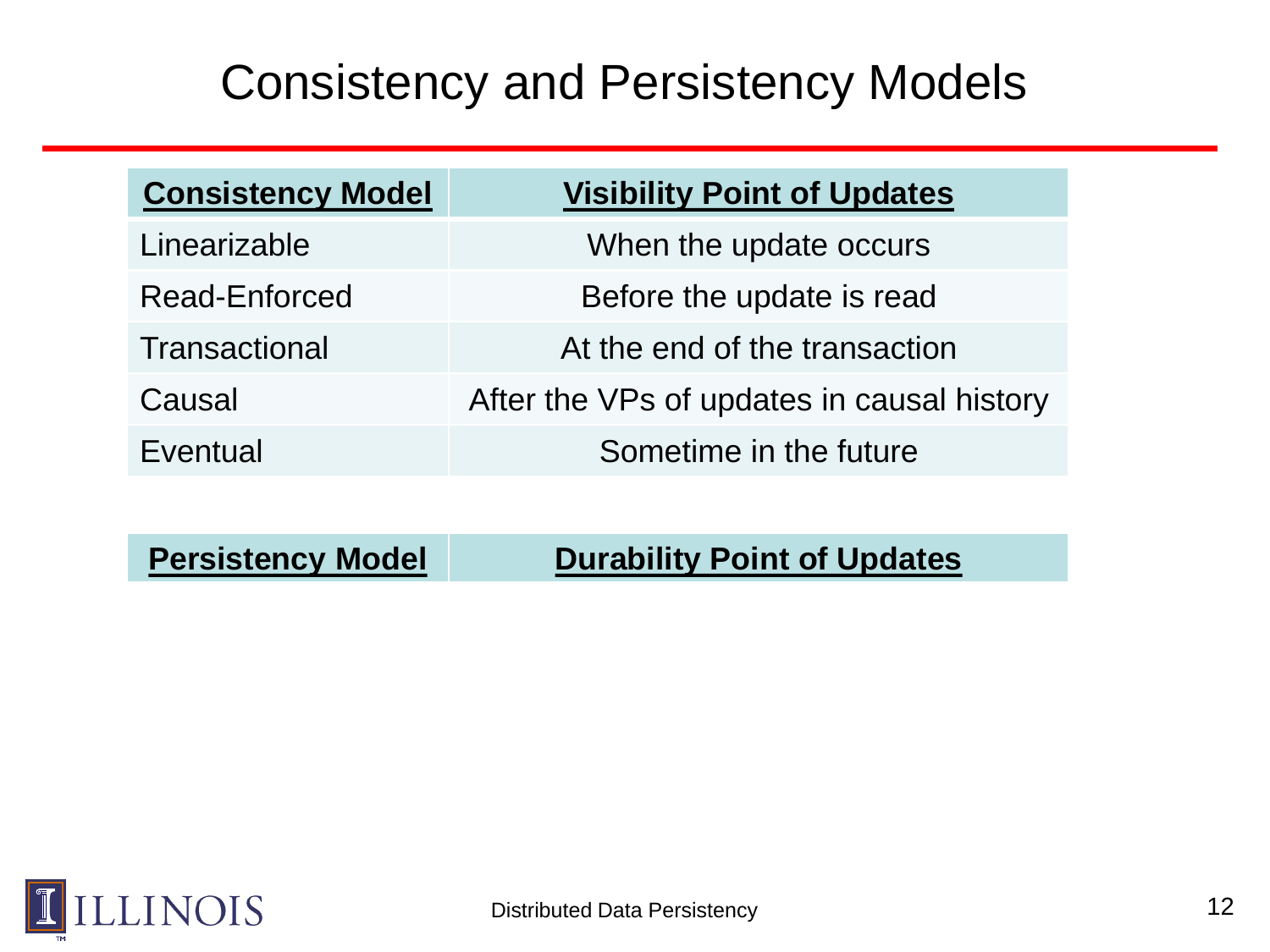# Consistency and Persistency Models

| <b>Consistency Model</b> | <b>Visibility Point of Updates</b>         |
|--------------------------|--------------------------------------------|
| Linearizable             | When the update occurs                     |
| Read-Enforced            | Before the update is read                  |
| Transactional            | At the end of the transaction              |
| Causal                   | After the VPs of updates in causal history |
| Eventual                 | Sometime in the future                     |

| <b>Persistency Model</b> | <b>Durability Point of Updates</b> |
|--------------------------|------------------------------------|
| <b>Strict</b>            | When the update occurs             |
| Synchronous              | At the VP of the update            |
| Read-Enforced            | Before the update is read          |
| Scope                    | At the end of scope                |
| Eventual                 | Sometime in the future             |

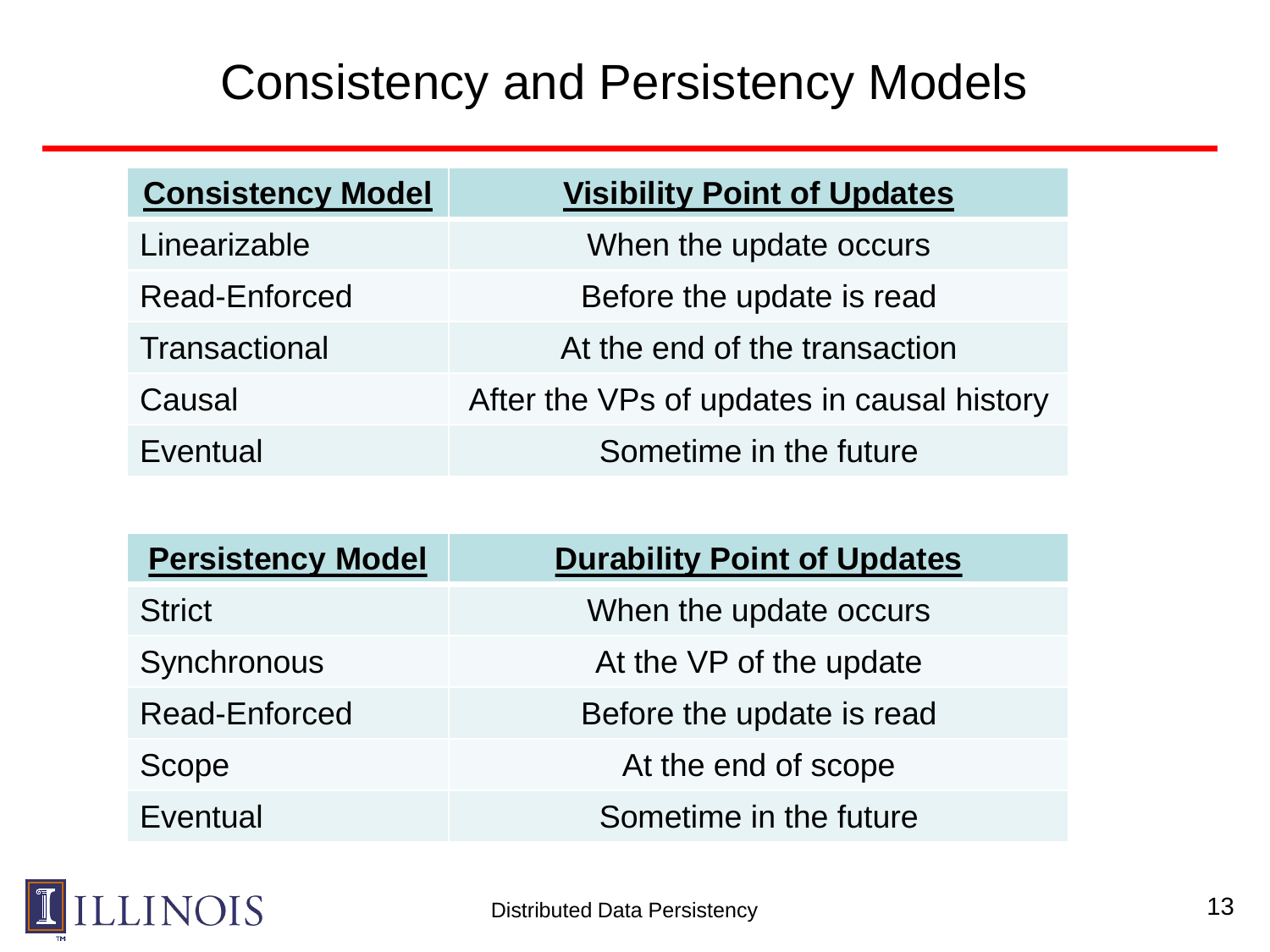# DDP Protocols <Linear, Synchronous>



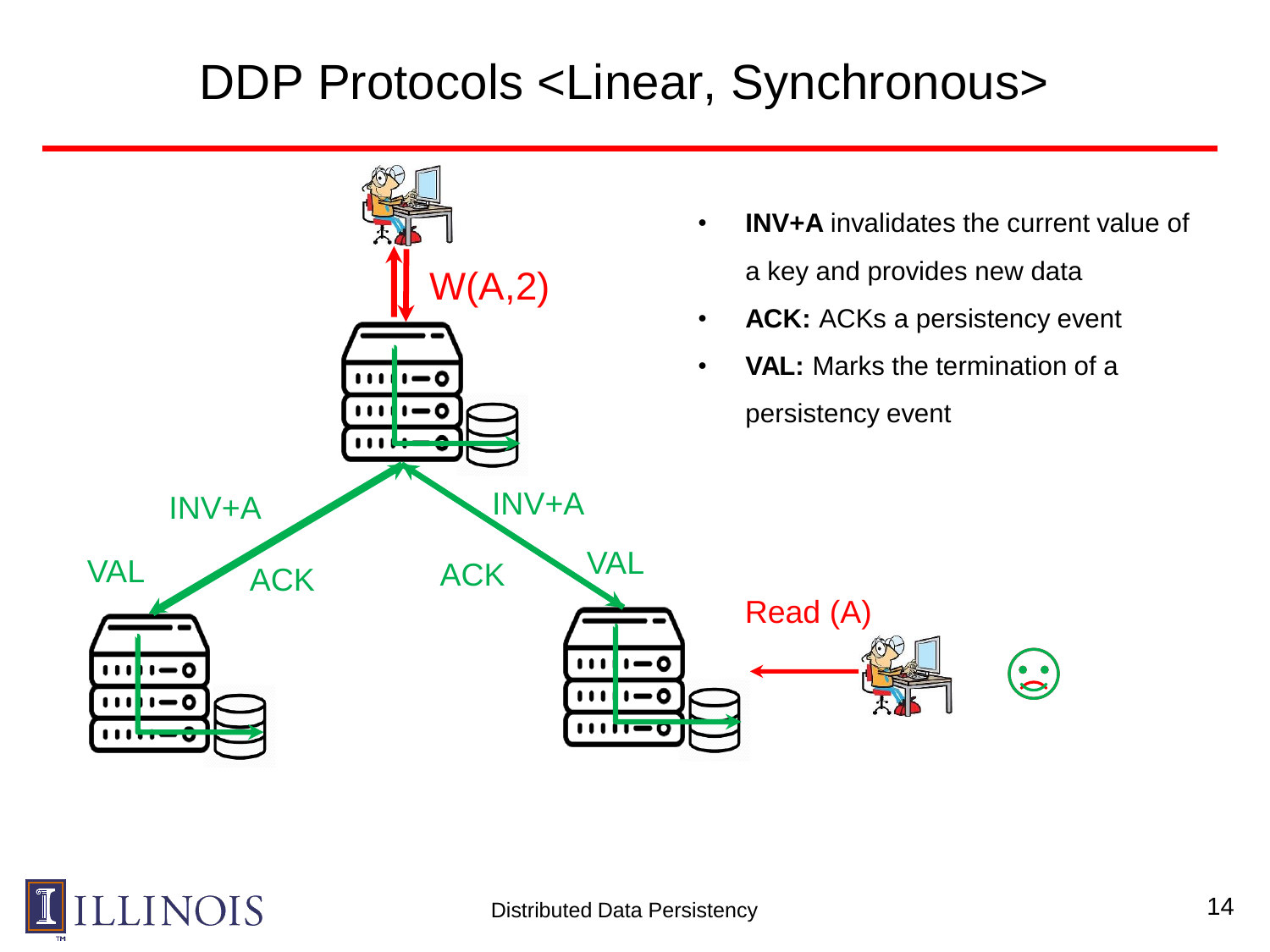# DDP Protocols <Linear, Read-Enforced>



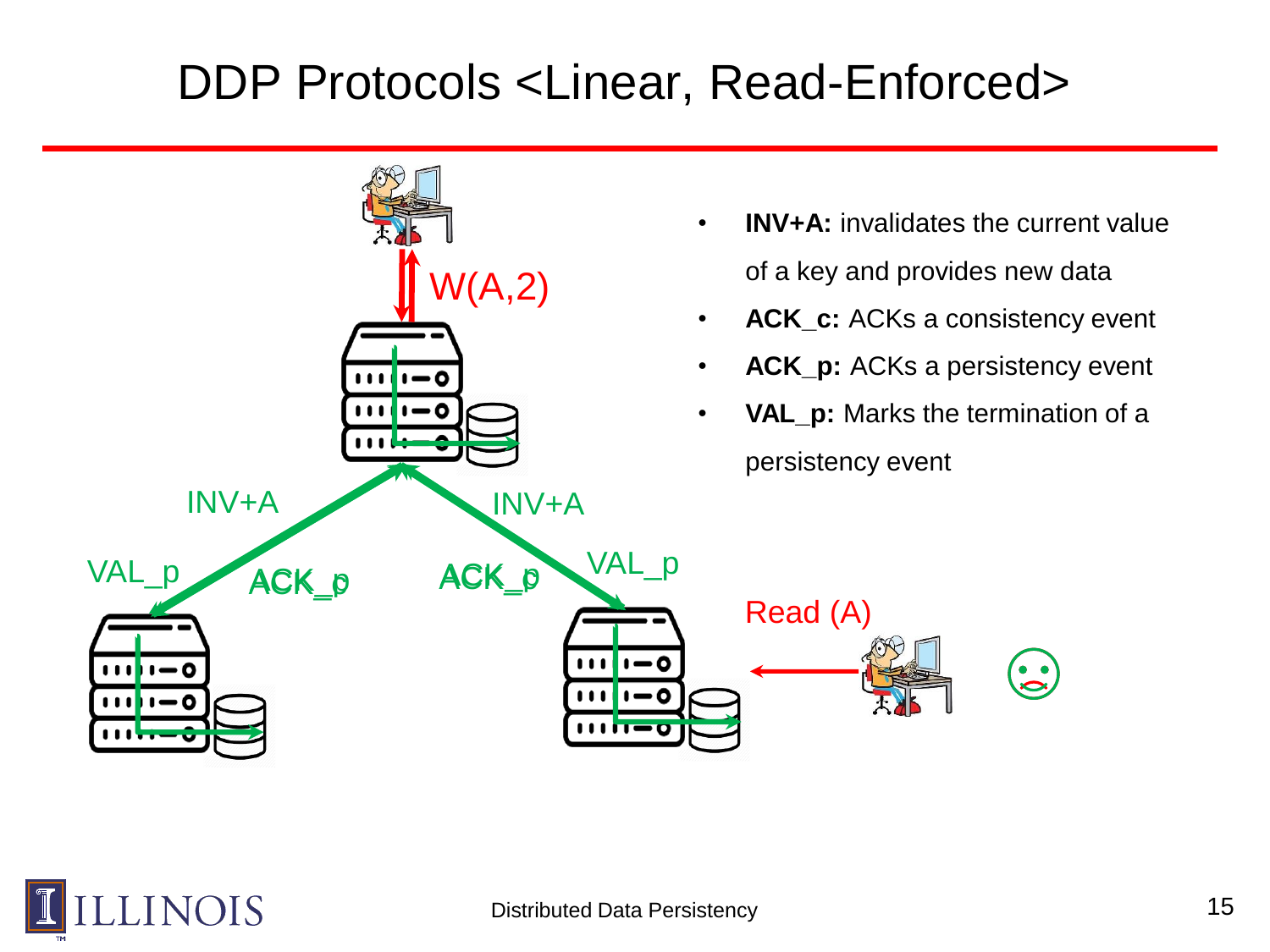### DDP Protocols < Eventual, Synchronous>



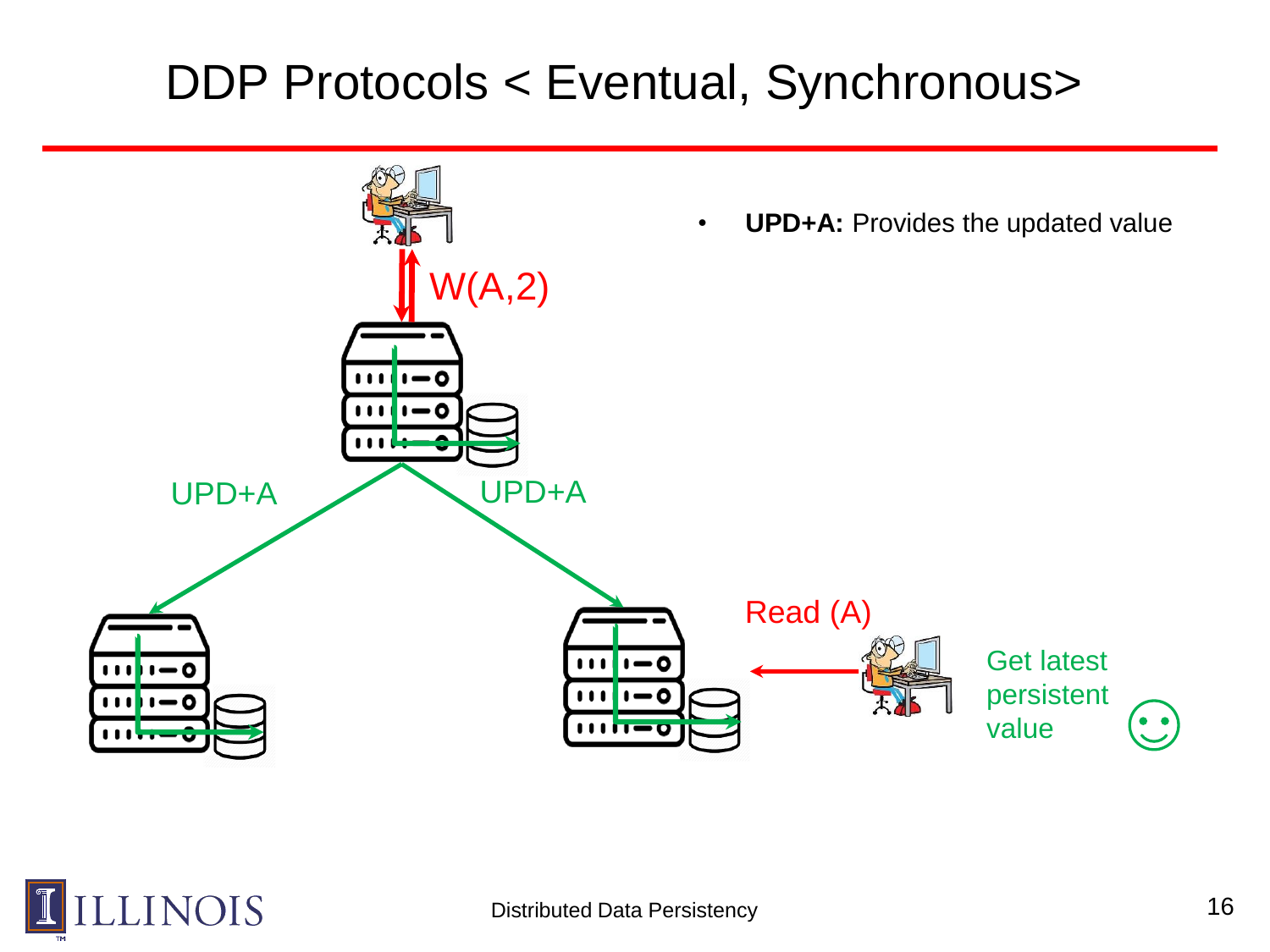| Cons. Pers. |
|-------------|
|             |
|             |
|             |
|             |
|             |
|             |
|             |

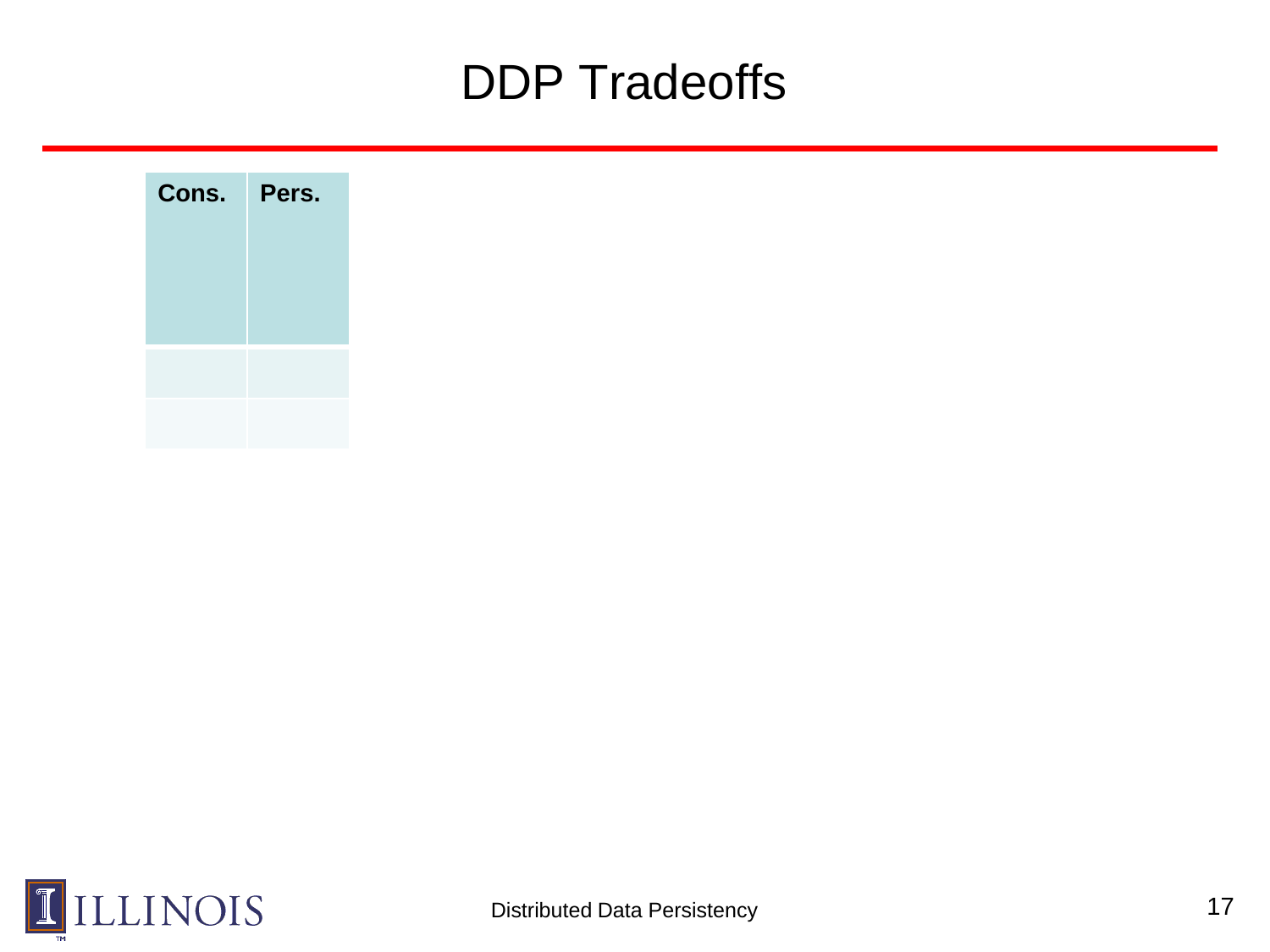|                                     | Cons.                                      | Pers.                                     | Dura-<br>bility                   |            |            | <b>Performance</b> | <b>Programmer Intuition</b>            |                       |                                        |                                          |
|-------------------------------------|--------------------------------------------|-------------------------------------------|-----------------------------------|------------|------------|--------------------|----------------------------------------|-----------------------|----------------------------------------|------------------------------------------|
|                                     |                                            |                                           |                                   | Wr<br>Opt? | Rd<br>Opt? | <b>Traffic</b>     | Overall                                | Monot<br>onic<br>Rds? | Non-<br><b>Stale</b><br>Rds?           | Overall                                  |
|                                     | Linear                                     | Synch.                                    |                                   |            |            |                    |                                        |                       |                                        |                                          |
|                                     | Linear                                     | Read-<br>Enf.                             |                                   |            |            |                    |                                        |                       |                                        |                                          |
| <linear,<br>Synch.&gt;</linear,<br> |                                            | $11111 - C$<br>$11111 - C$<br>$11111 - C$ |                                   |            |            |                    | <linear,<br>Read-Enf.&gt;</linear,<br> |                       | $1111 - 0$<br>$1111 - 0$<br>$1111 - 0$ |                                          |
|                                     | $1111 - 0$<br>$\blacksquare$<br>$1111 - 0$ |                                           | $1111 - 0$<br>$ -0$<br>$1111 - 0$ |            |            |                    | $1111 - 0$<br>$1111 - 0$<br>$1111 - 0$ |                       |                                        | $1111 - 0$<br>$11111 - 0$<br>$11111 - C$ |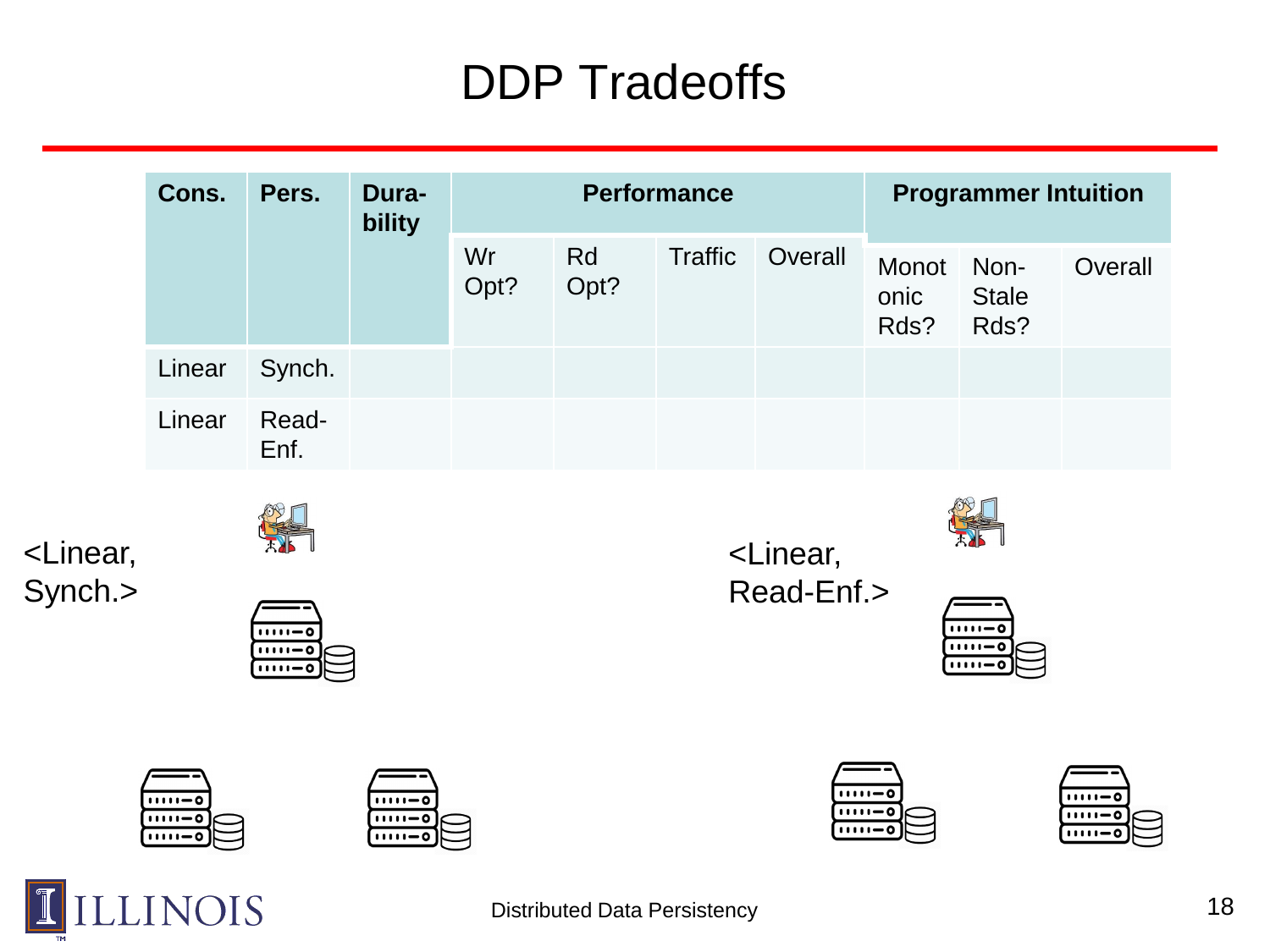

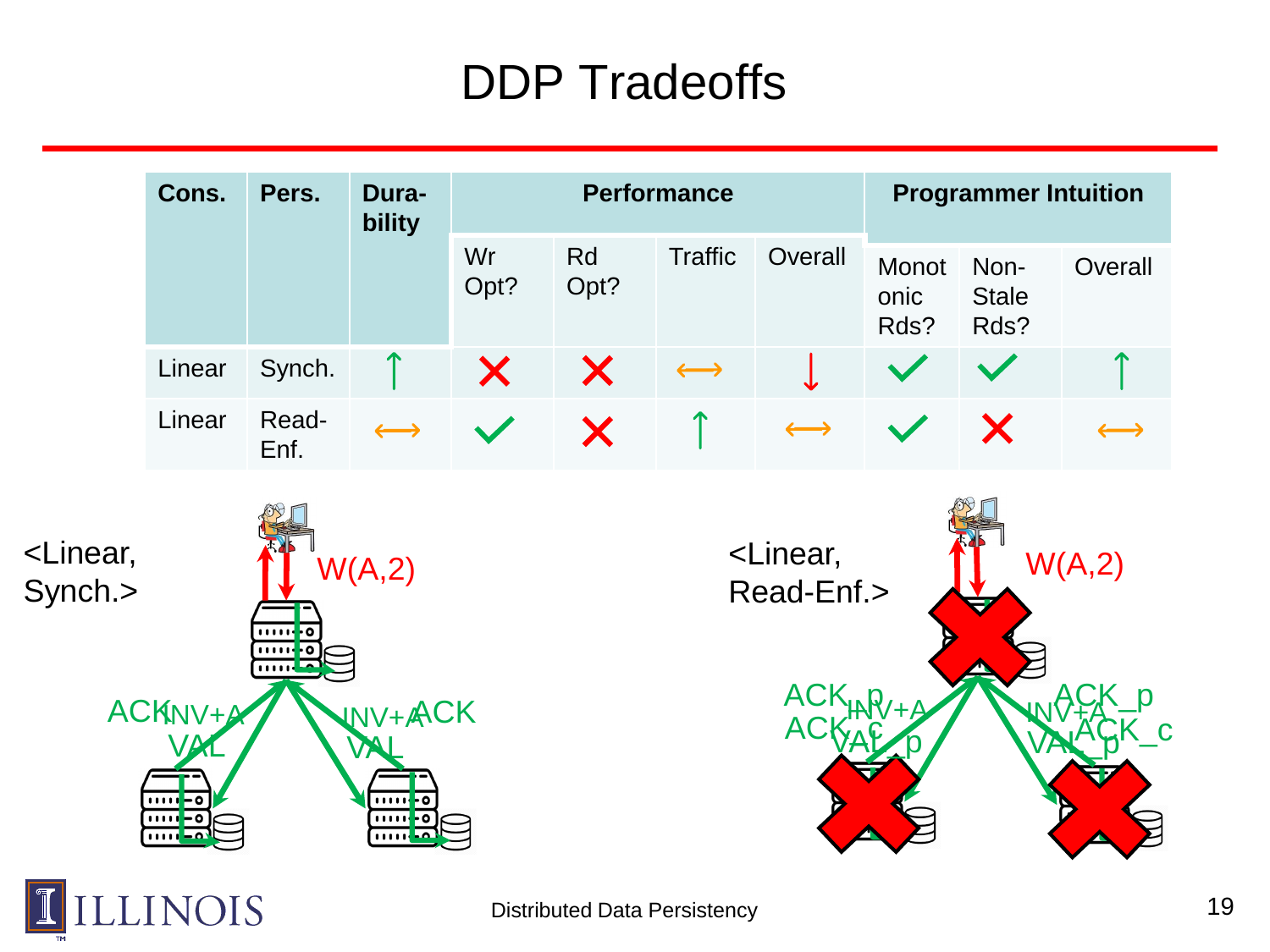| Cons.  | Pers.         | Dura-<br>bility       |            |                   | <b>Performance</b>    | <b>Programmer Intuition</b> |                              |                              |                       |
|--------|---------------|-----------------------|------------|-------------------|-----------------------|-----------------------------|------------------------------|------------------------------|-----------------------|
|        |               |                       | Wr<br>Opt? | <b>Rd</b><br>Opt? | <b>Traffic</b>        | Overall                     | <b>Monot</b><br>onic<br>Rds? | Non-<br><b>Stale</b><br>Rds? | Overall               |
| Linear | Synch.        |                       | X          | X                 | $\longleftrightarrow$ |                             |                              |                              |                       |
| Linear | Read-<br>Enf. | $\longleftrightarrow$ |            | X                 | $\longleftrightarrow$ | $\longleftrightarrow$       |                              | X                            | $\longleftrightarrow$ |
| Event. | Sync.         |                       |            |                   |                       |                             |                              | X                            |                       |

- Weak consistency models sacrifice durability for performance
- Intuition is reduced  $\rightarrow$  updates can be lost
- Transactional consistency and scope persistency have low programmability
- Programmers add TXNs and Scopes

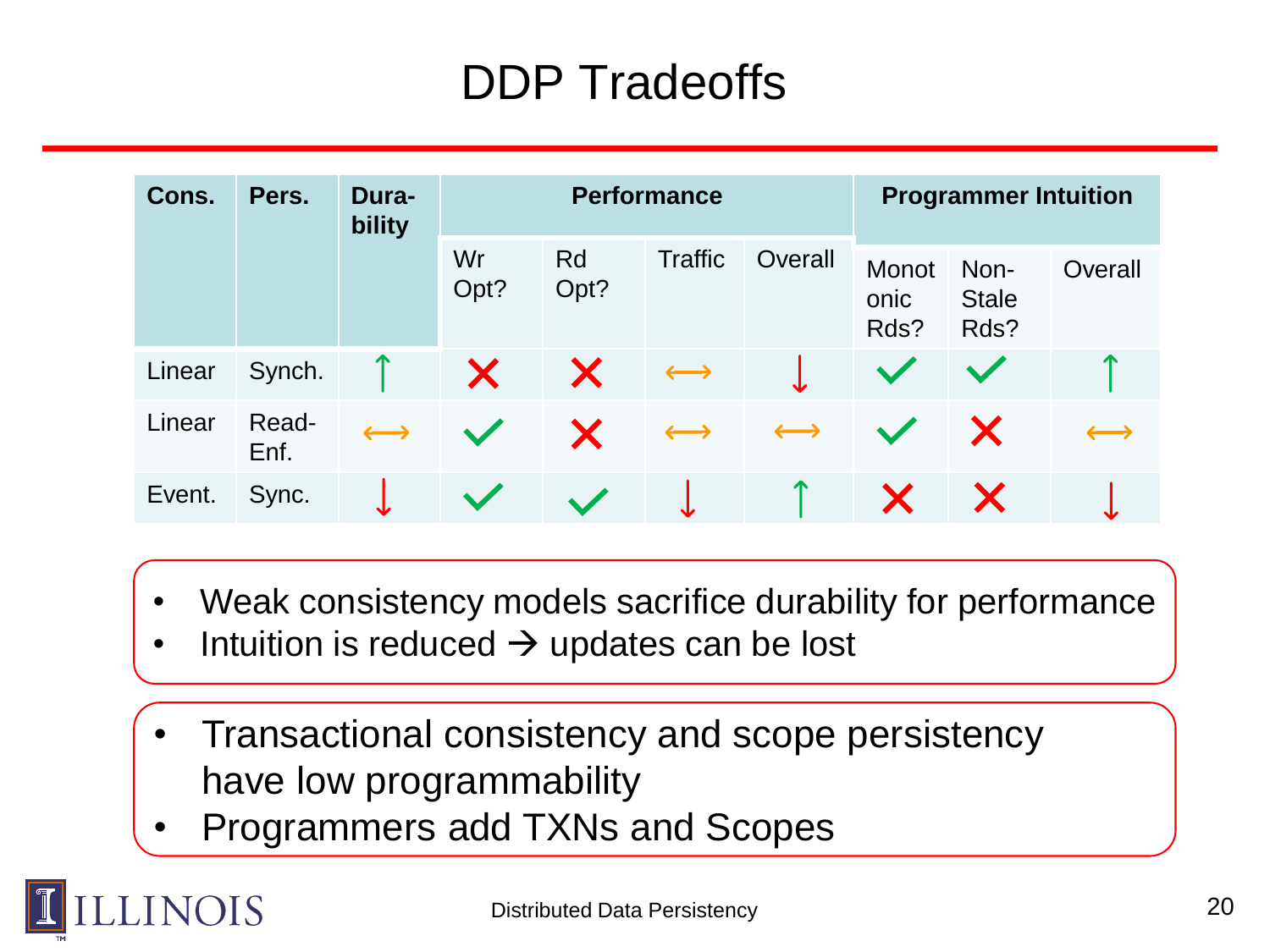# **Methodology**

- o Simulate a system of 5 servers with NVM memory using SST
	- 20-cores per server, 1-client per core
	- Model future RDMA primitives and high-end NICs
	- DDIO to LLC through RDMA
- o High performance network
	- 1µs NIC-NIC latency
	- 200Gb/s
- o Applications running YCSB workloads
	- Memcached, HashTable, Map, B-Tree, B+ Tree

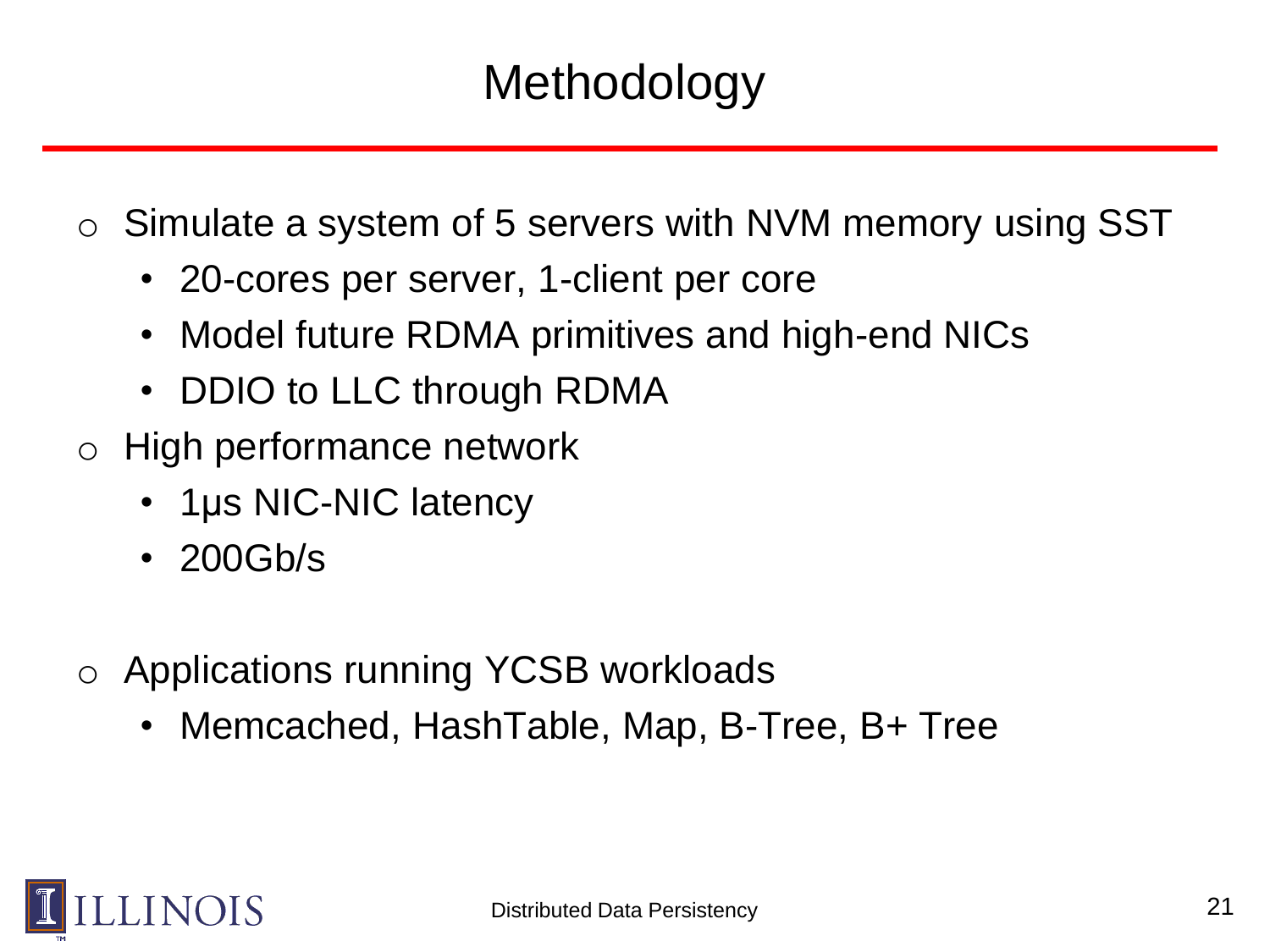# Evaluation - Throughput



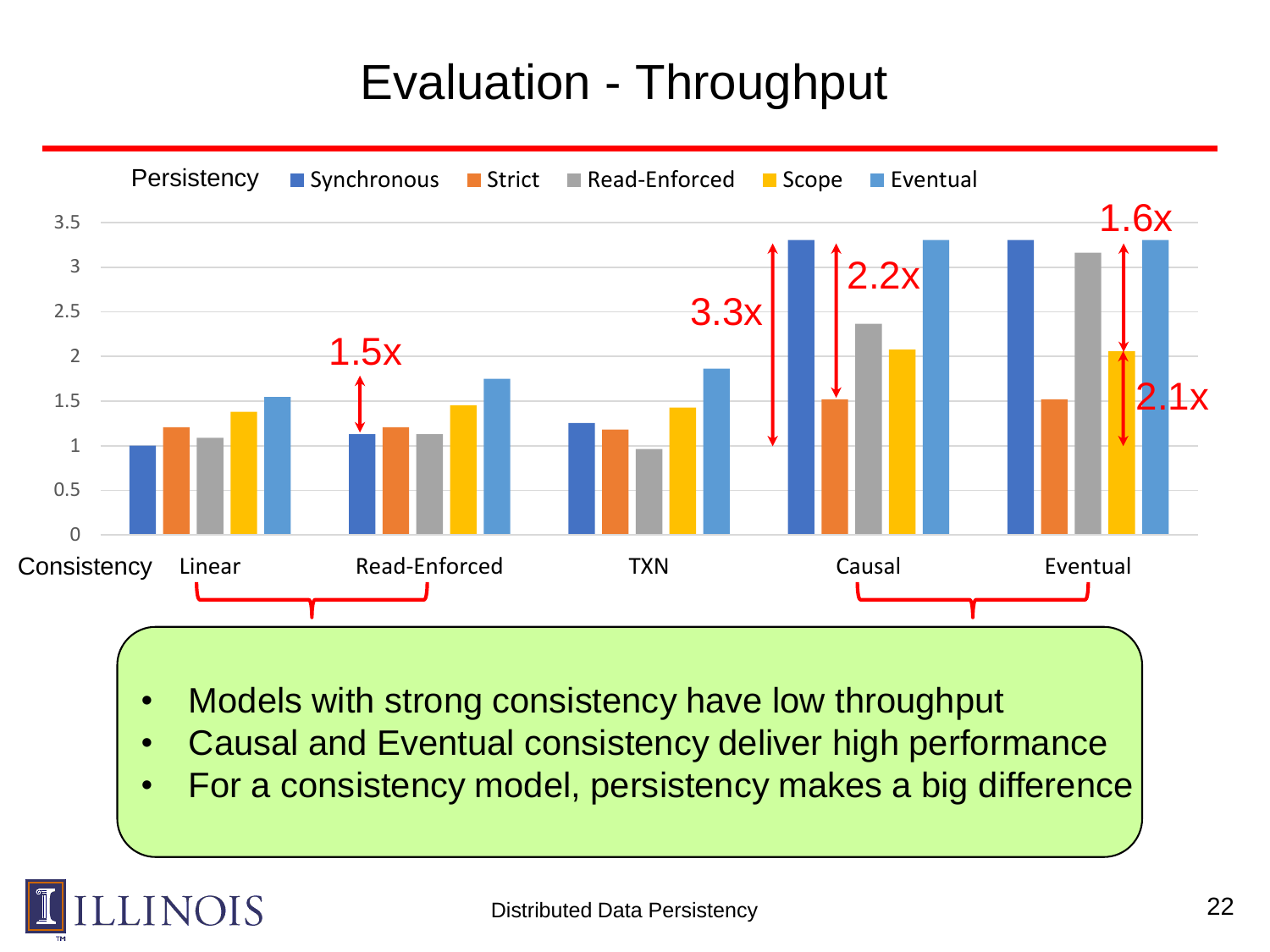# Implications to Applications

Developers can choose the correct DDP model according to the app

- o Latency sensitive that can tolerate staleness
	- Web browsing, social networks
	- **<Eventual, Synchronous>** 
		- **.** Low latency, High throughput, Simple programming
- o Consistency sensitive applications
	- Bounded staleness web services, aggregate data from users
	- **<Read-Enf, Scope/Eventual>**
		- High throughput, Low tail latency
- o Geo-distributed systems: hybrid models
	- Within a cluster: **<Linear, Eventual>**
	- Across different clusters: **<Eventual, Synchronous>**
		- Strong consistency within a cluster and strong persistency across clusters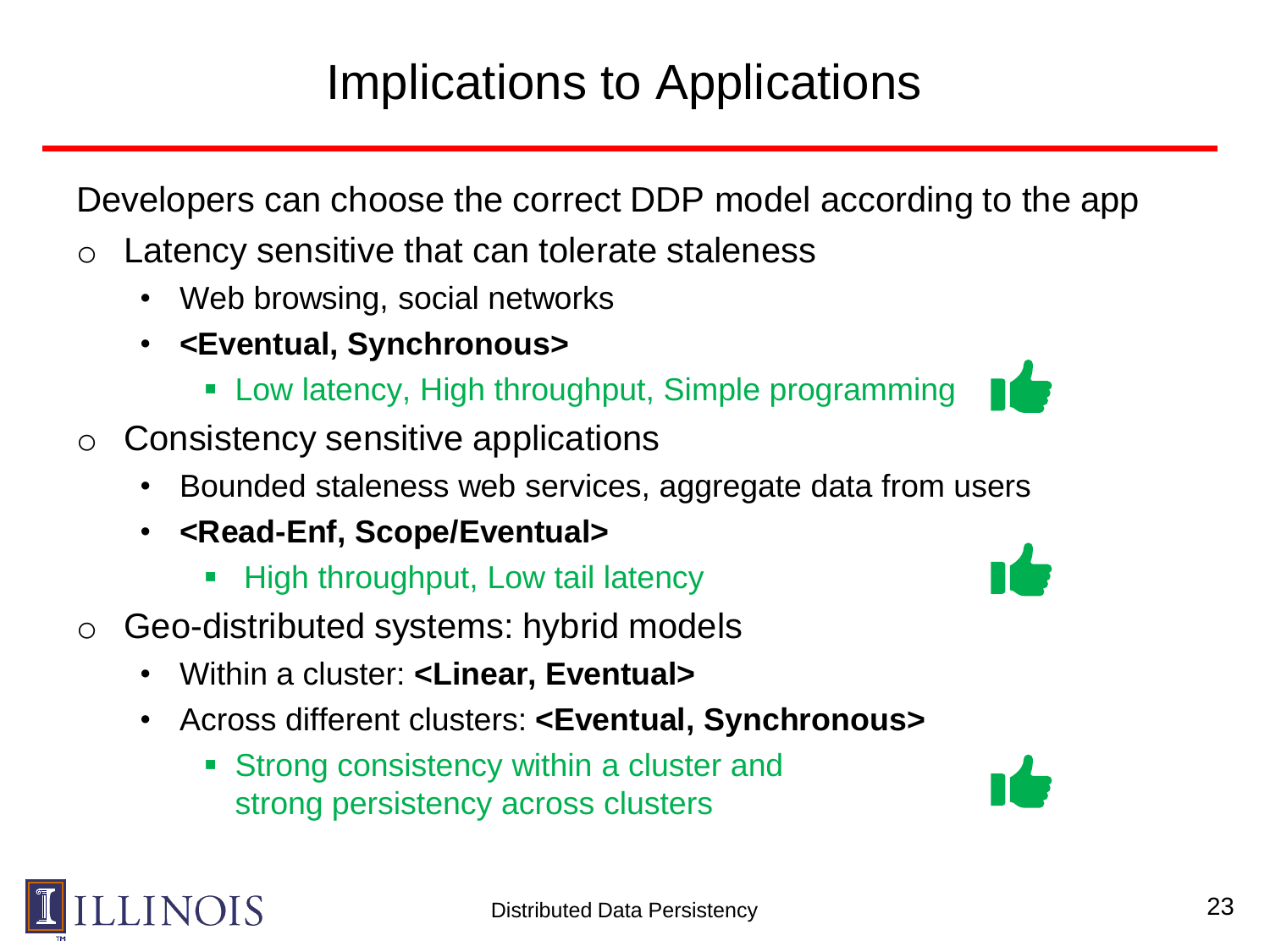# **Conclusions**

- $\circ$  Introduced DDP models: integrate consistency models and persistency models in a distributed system
- Created a set of DDP models and low-latency protocols that support them
- Provided a trade-off analysis of the DDP models
- Discussed implications of the DDP models on applications
- Some of the results shown:
	- Models combining strong cons. with weak pers., or weak cons. with strong pers. are often highly competitive
	- Causal cons. combined with different memory pers. models is often good choice

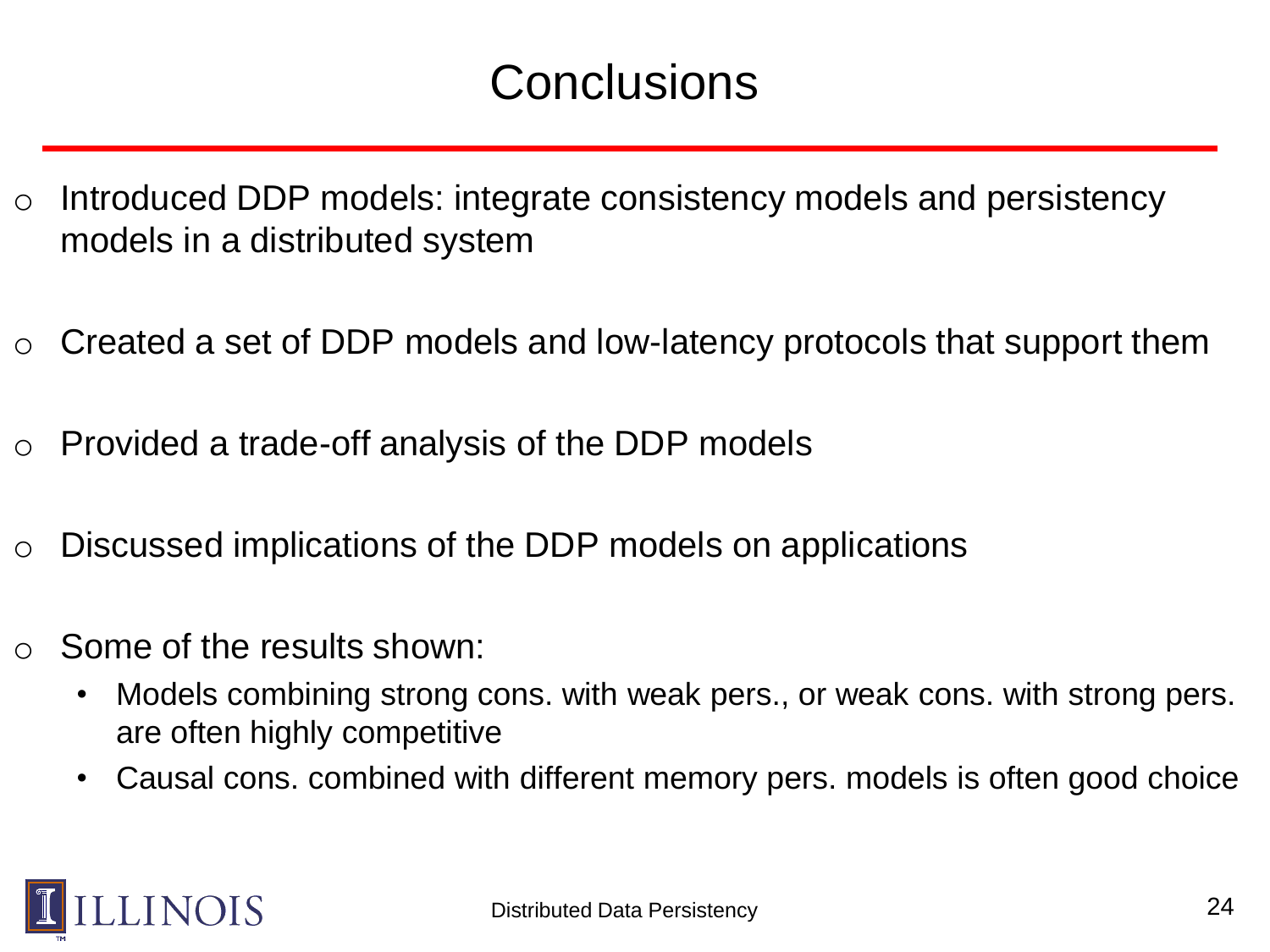# **Distributed Data Persistency**

**Apostolos Kokolis**, Antonis Psistakis, Benjamin Reidys, Jian Huang and Josep Torrellas {kokolis2,psistaki,breidys2,jianh,torrella}@illinois.edu

University of Illinois at Urbana-Champaign

International Symposium on Microarchitecture (MICRO) 2021 October 2021

This presentation and recording belong to the authors. No distribution is allowed without the authors' permission.

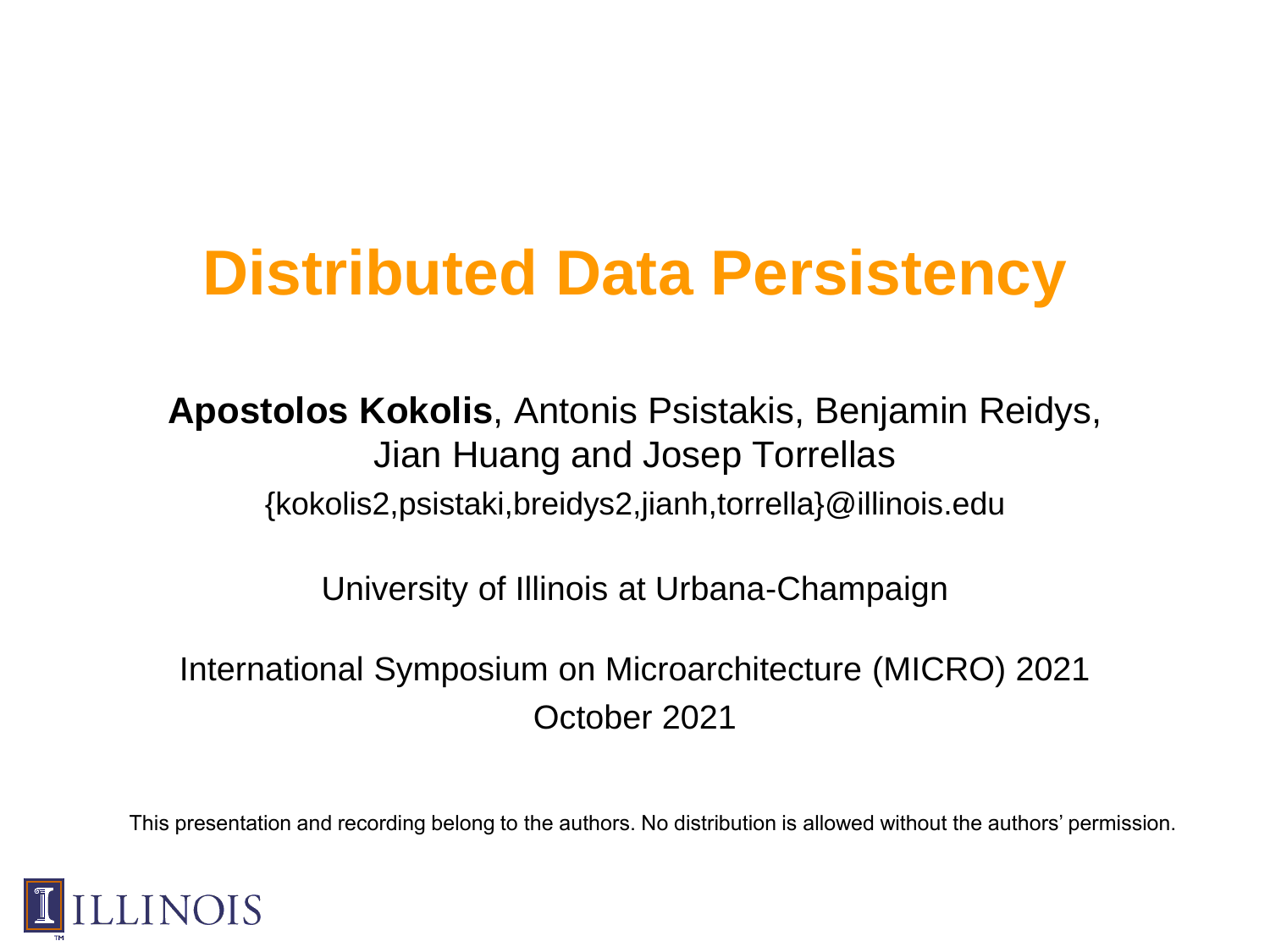# END

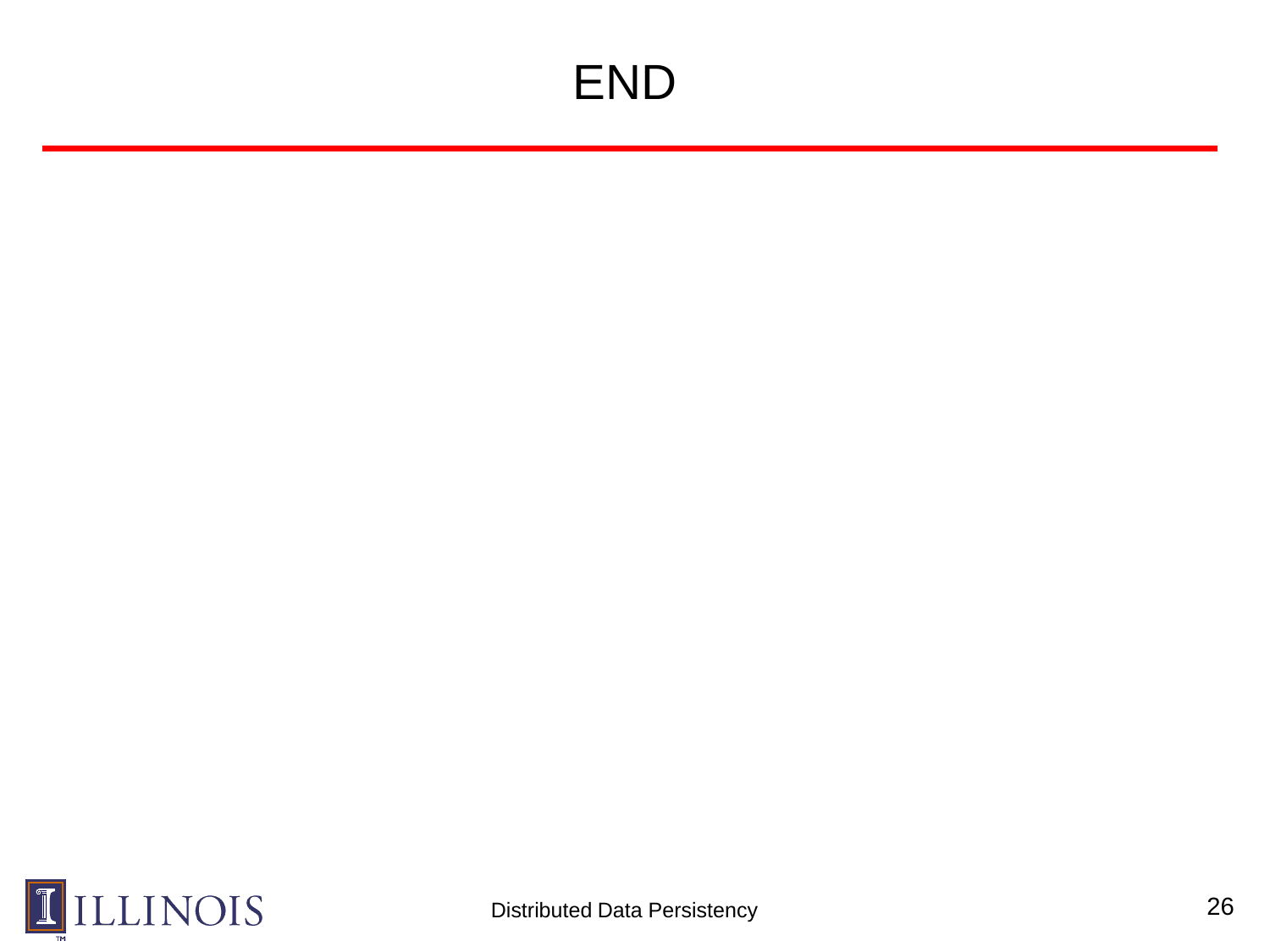#### Backup Slides

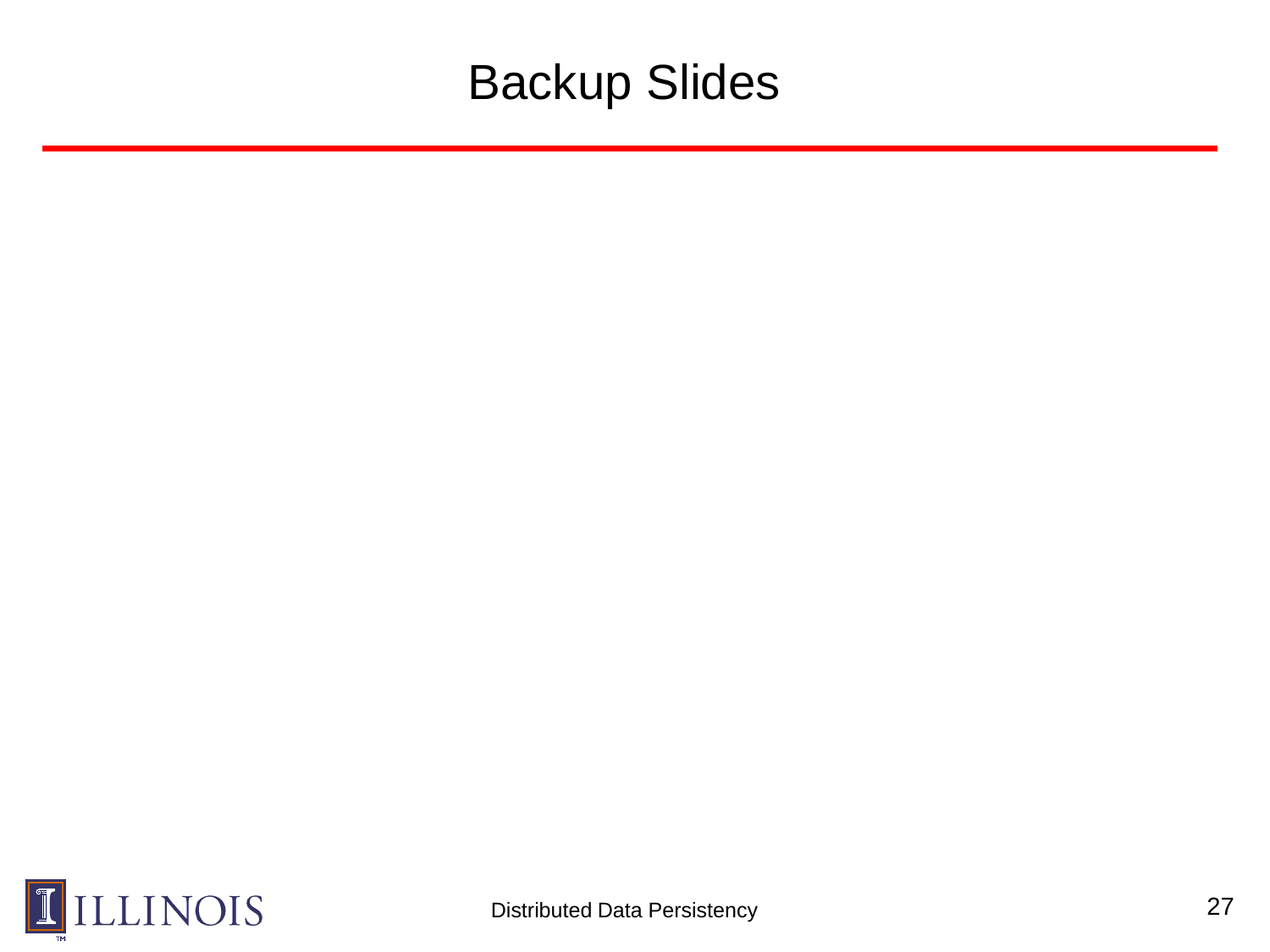# DDP Protocols < Read-Enforced, Synchronous>



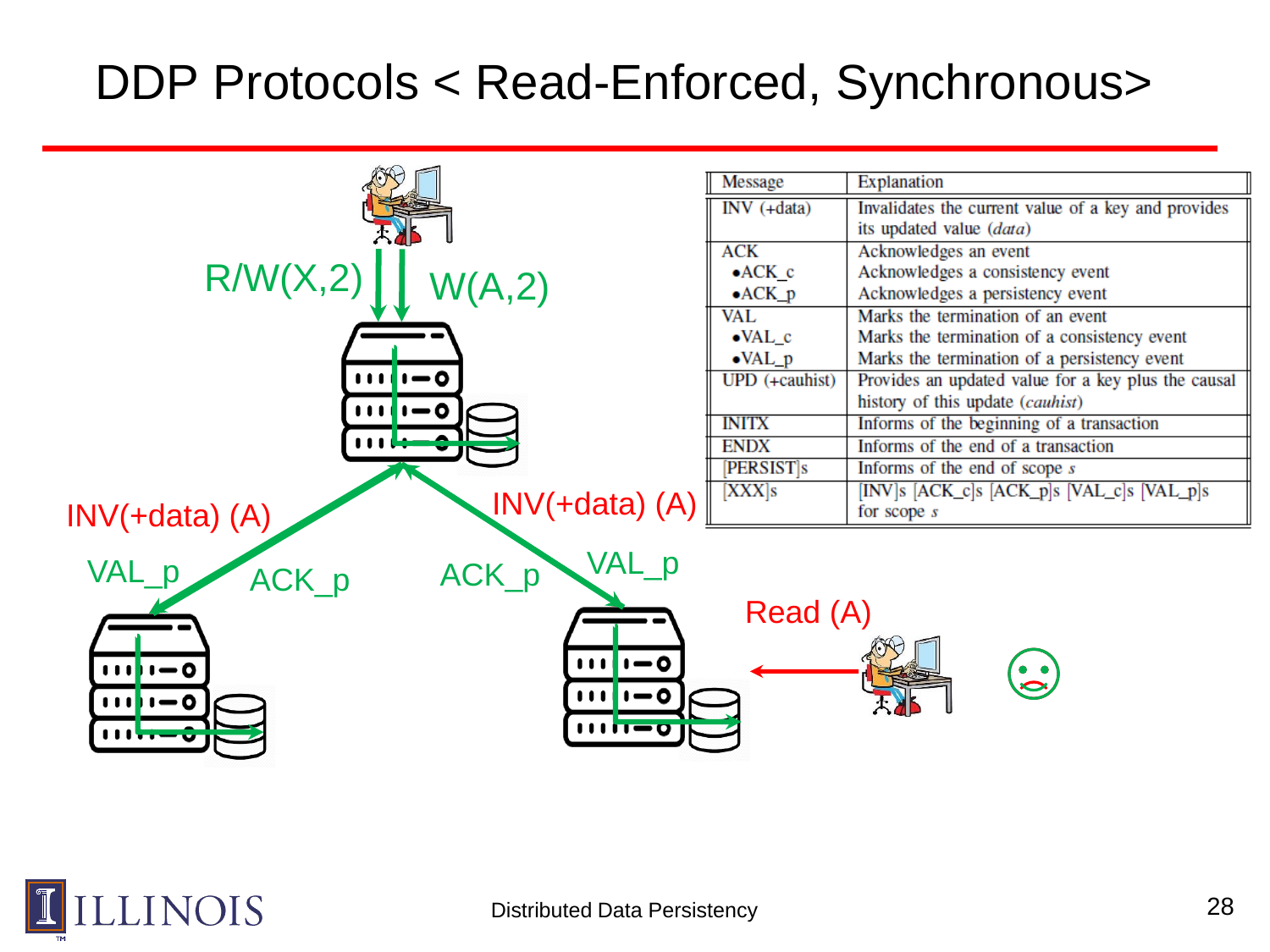# DDP Protocols < Causal, Synchronous>



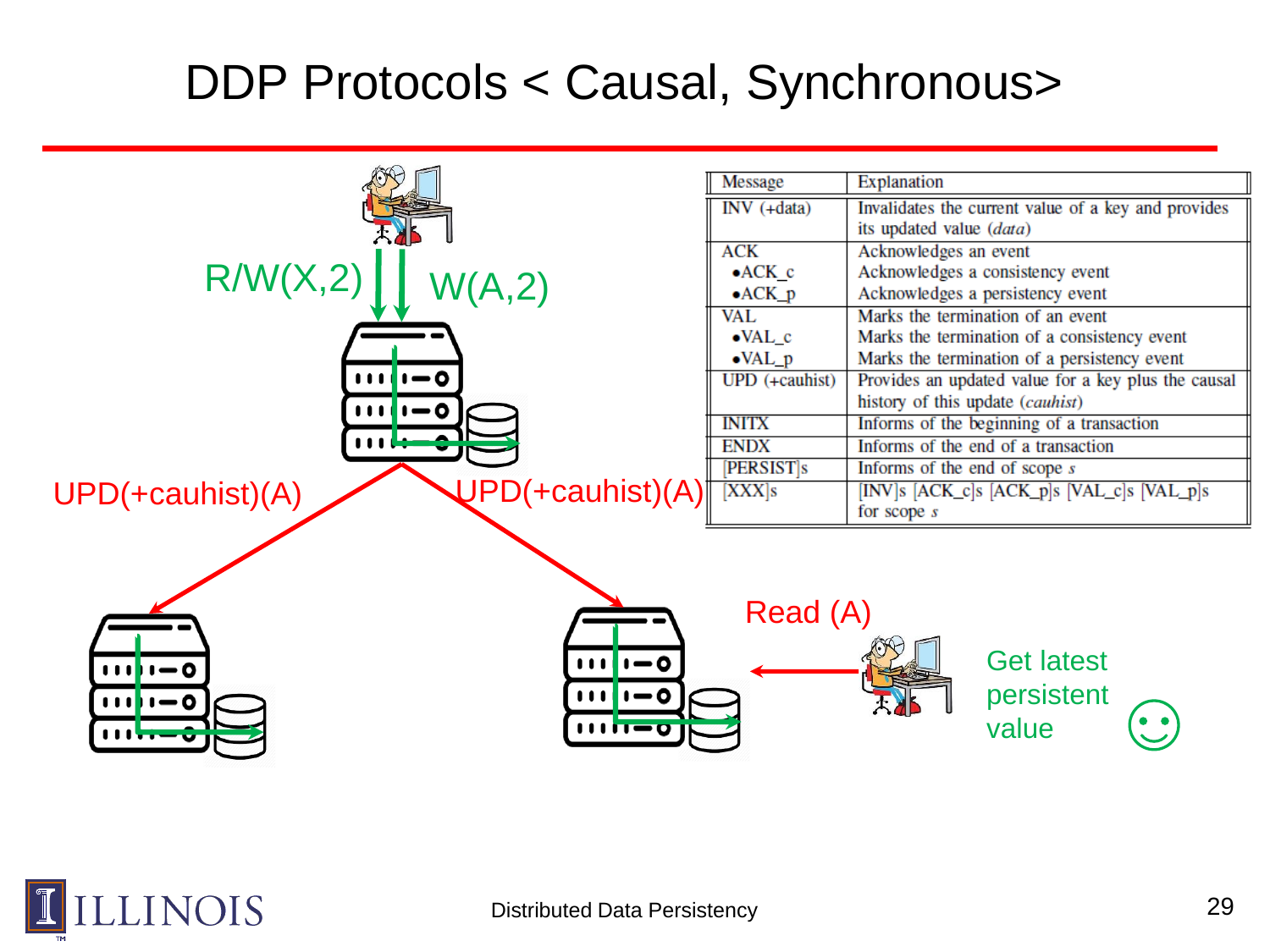# DDP Protocols <TXN, Synchronous>



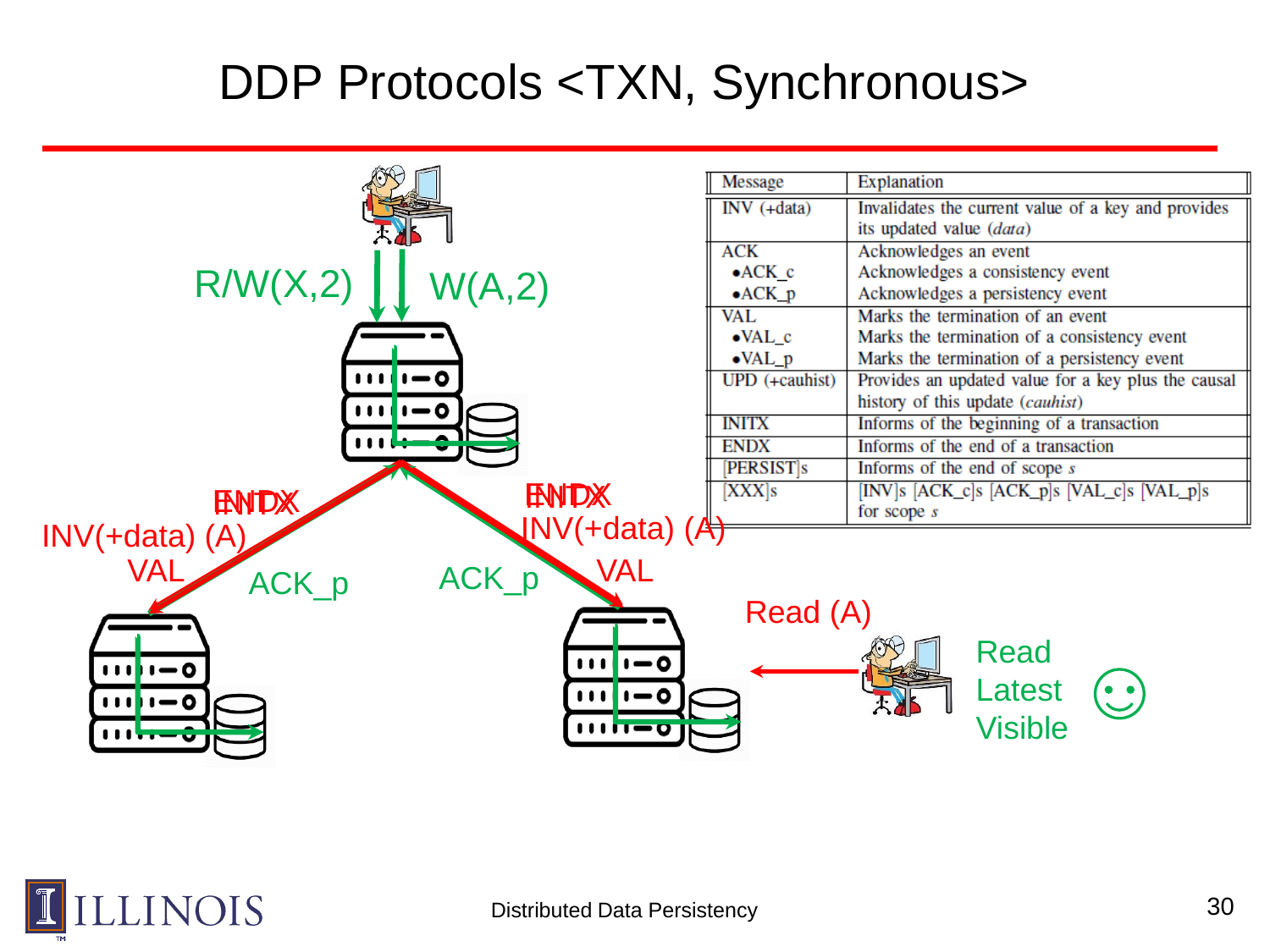| Cons.         | Pers.  | Dura-<br>bility       | <b>Performance</b>   |                   |                       |                       | <b>Programmer Intuition</b> |                              |                       | Progr.     | Impl.            |
|---------------|--------|-----------------------|----------------------|-------------------|-----------------------|-----------------------|-----------------------------|------------------------------|-----------------------|------------|------------------|
|               |        |                       | Wr<br>Opt?           | <b>Rd</b><br>Opt? | <b>Traffic</b>        | Overall               | Monot<br>onic<br>Rds?       | Non-<br><b>Stale</b><br>Rds? | Overall               |            |                  |
| Linear        | Synch. | ́∩                    |                      | X                 | $\longleftrightarrow$ |                       |                             |                              | ́^                    | Л          | $\triangleright$ |
| Read-<br>Enf. | Synch. | $\longleftrightarrow$ | $\blacktriangledown$ | X                 | $\longleftrightarrow$ | $\longleftrightarrow$ |                             | X                            | $\longleftrightarrow$ |            | Л                |
| Causal        | Synch. | $\longleftrightarrow$ |                      |                   |                       |                       |                             | X                            | $\longleftrightarrow$ | Л          |                  |
| Event.        | Sync.  |                       | $\blacktriangledown$ |                   |                       |                       |                             | X                            |                       | $\sqrt{2}$ |                  |

- Weak consistency models sacrifice durability for performance
- Intuition is reduced  $\rightarrow$  updates can be lost
- Causal is not easy to implement
	- Need to keep track of causality of updates
	- Communicate causal history to replicas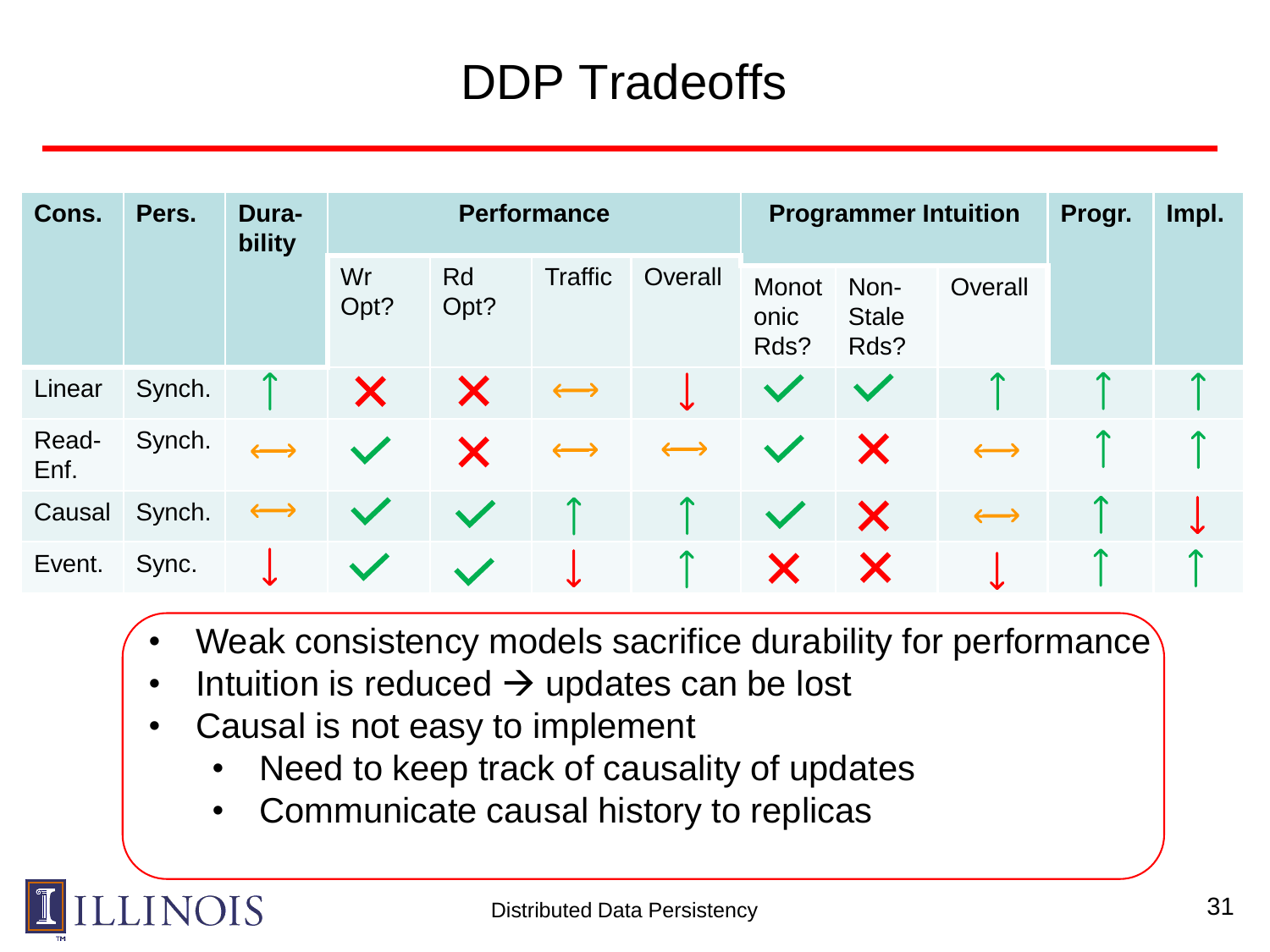# Evaluation - Performance



- Throughput is inversely correlated with read latency
- Read-Enforced Cons. in some cases suffers from high read latency and TXN from high conflicts
- Read-Enforced persistency is always better than Synchronous

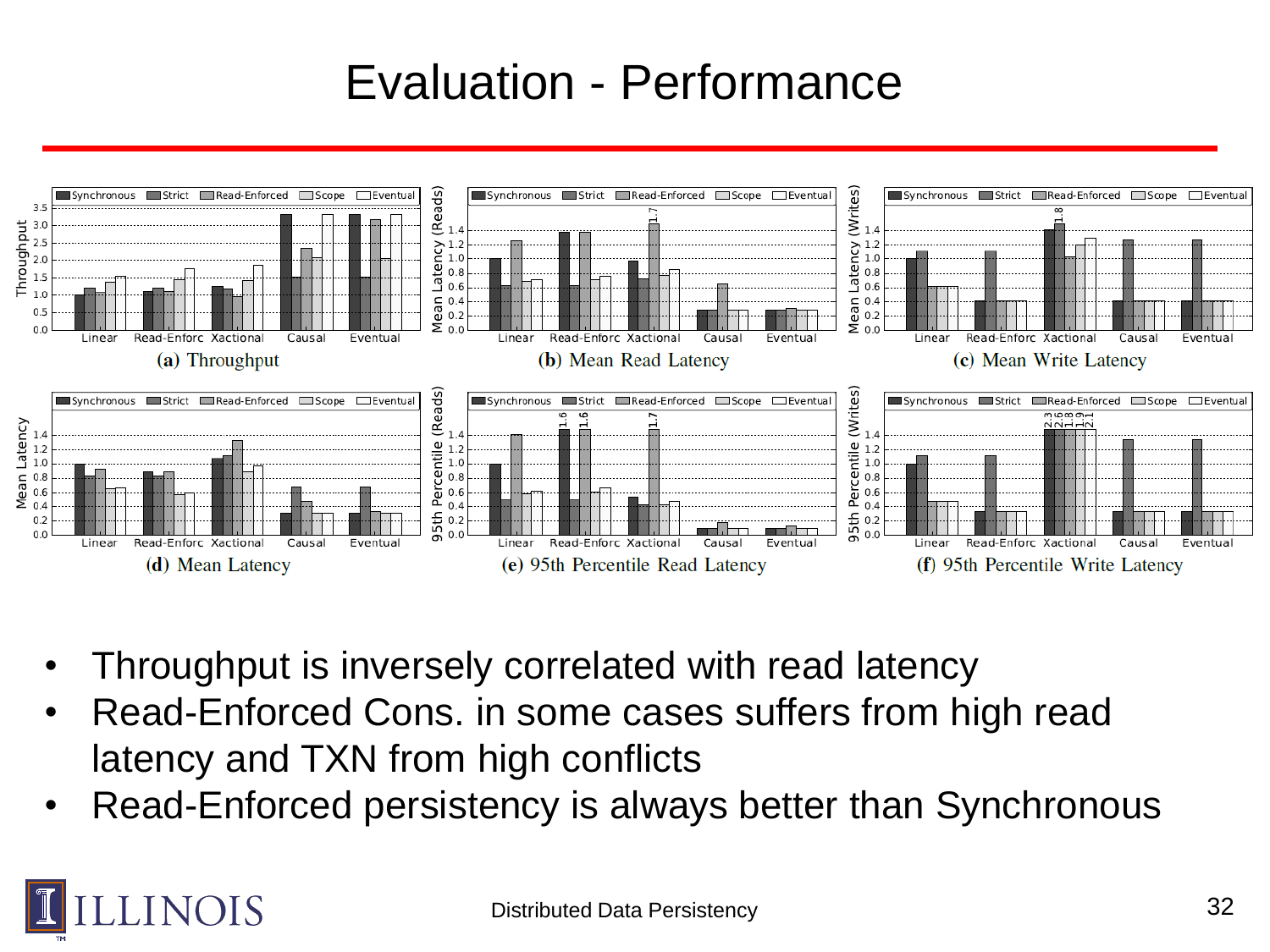# Evaluation – Request Latency

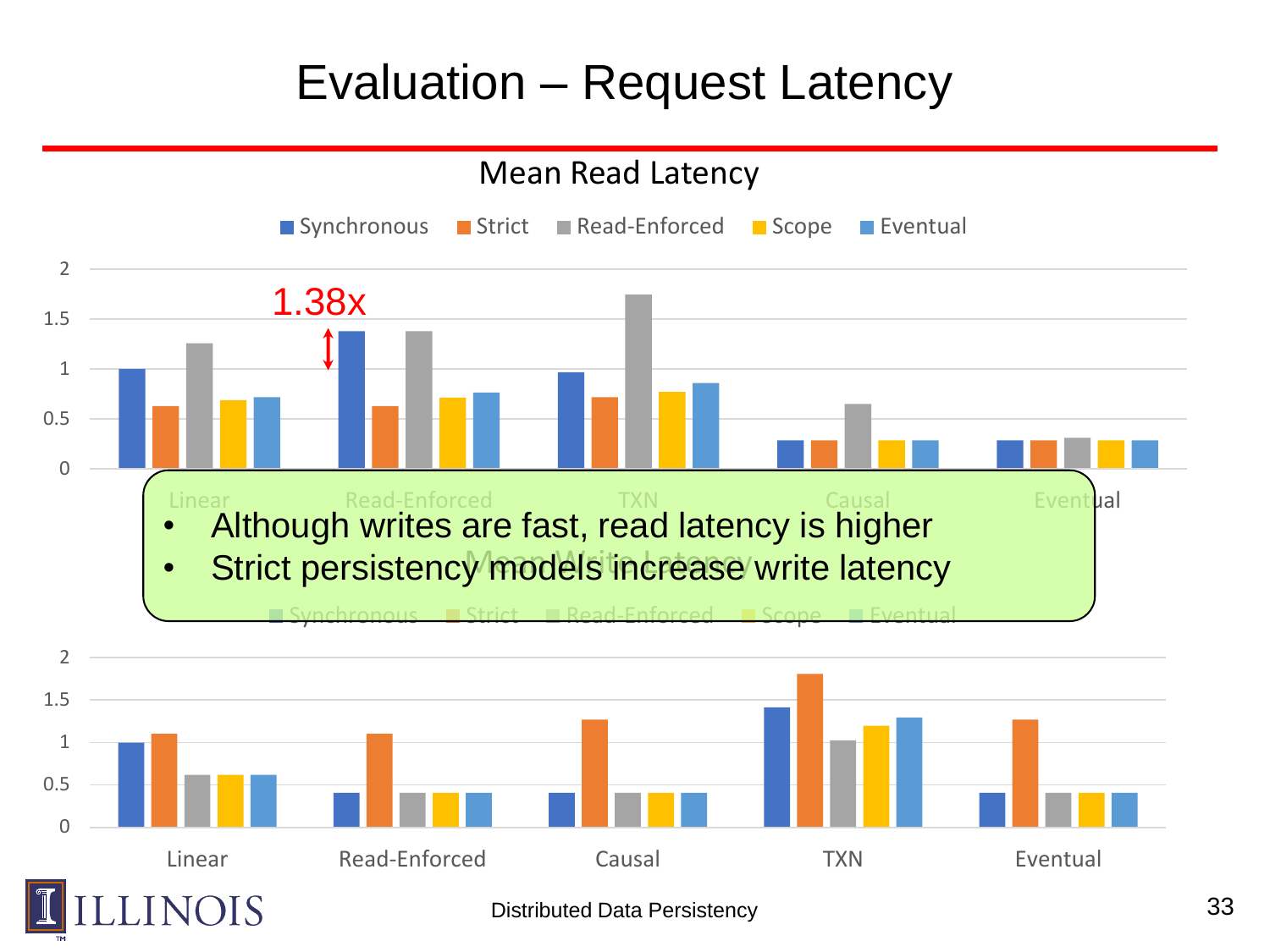# Evaluation – Number of Clients



- Reducing the number of clients increases throughput
	- Decrease in conflicts and read stalls
- Causal is unaffected for Synchronous and Eventual pers
	- Reads do not stall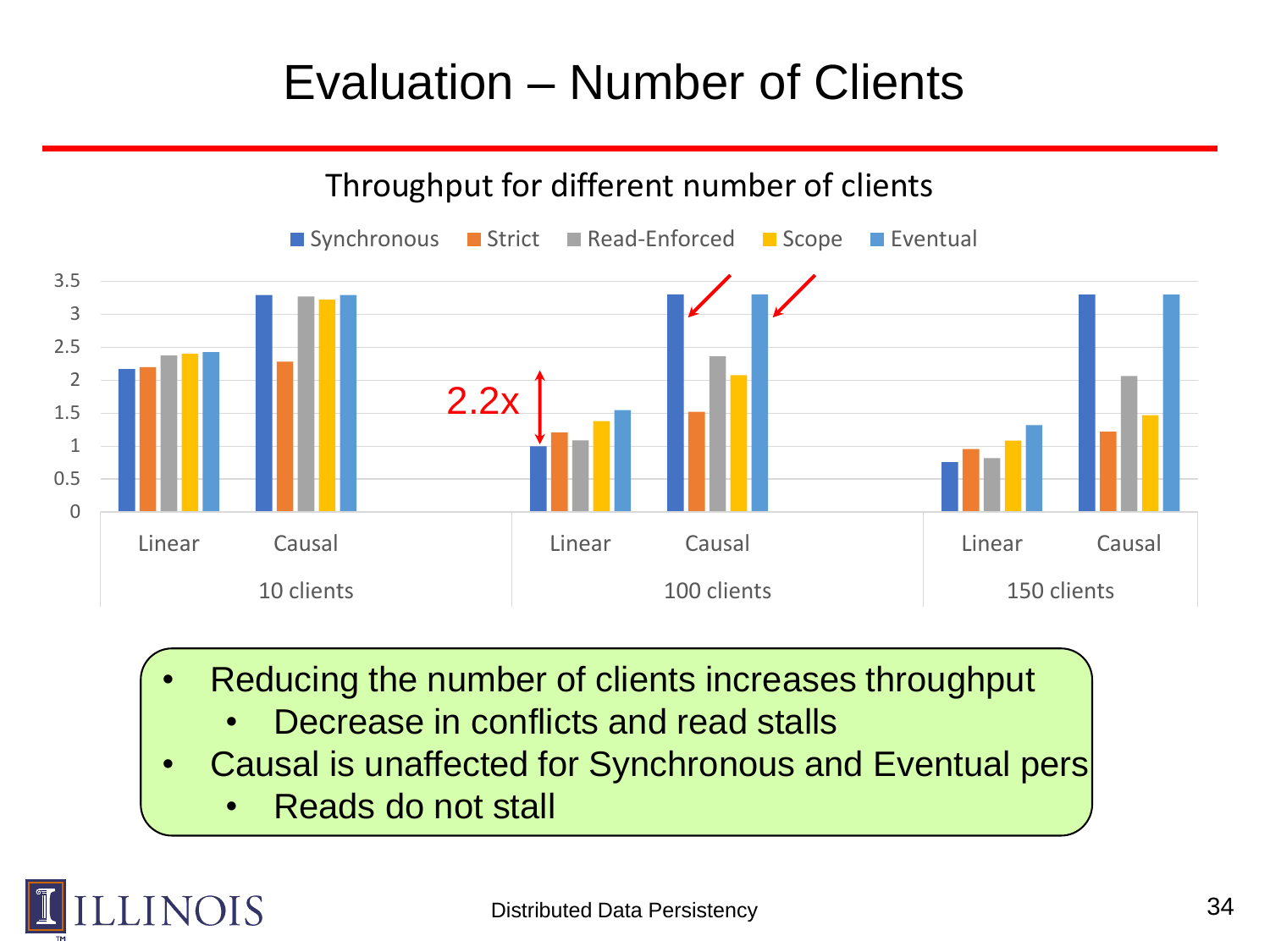# Evaluation – Network Latency



- Network latency affects mostly strict consistency models
	- Network is on the critical path of updates

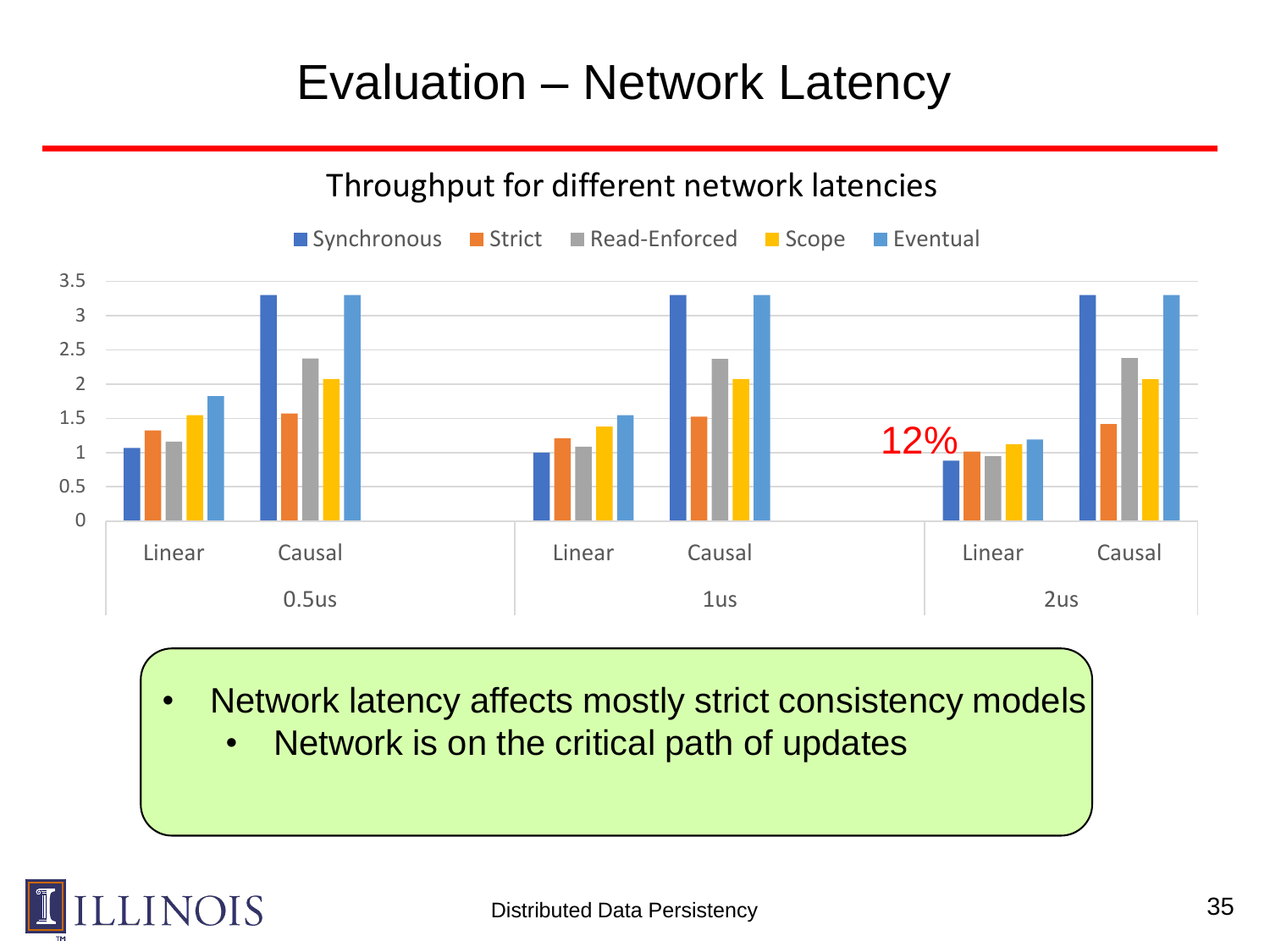#### Evaluation - Sensitivity